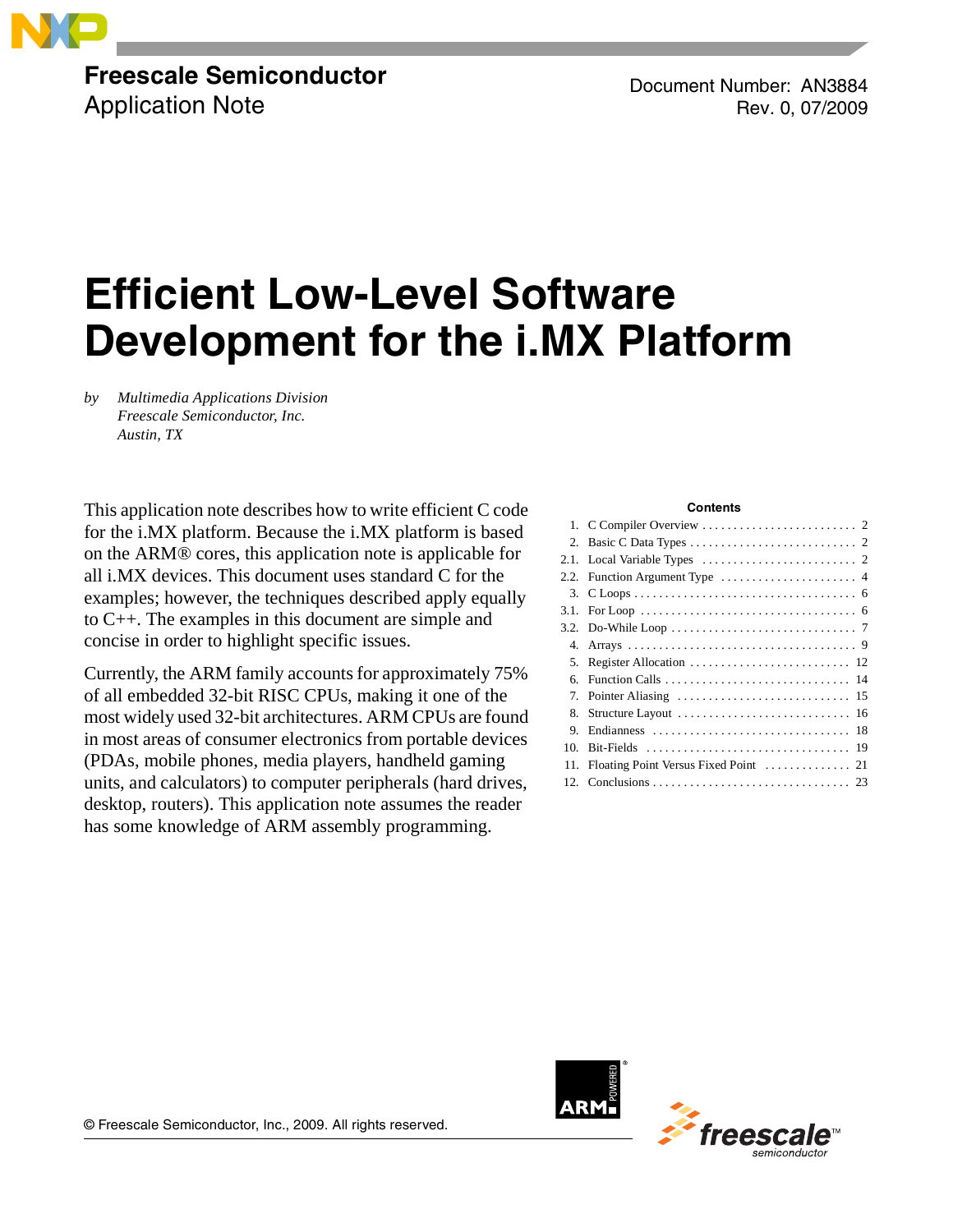

**C Compiler Overview**

# <span id="page-1-0"></span>**1 C Compiler Overview**

Since C language is the most common programming language for embedded systems, this document assumes the reader is familiar with interpreting C code. To write efficient C code, programmers should be aware of the following issues:

- Areas where the C compiler has to be conservative
- The limits of the processor architecture the C compiler is mapping to
- The limits of a specific C compiler vendor.

The examples in this document have been tested using armcc from the ARM developer suite using the following command line:

armcc --c90 --cpu=ARM926EJ-S -O0

which means that the armcc compiler for ISO standard C (1990) source language is used with no space or time optimizations. The processor target is the ARM926EJ-S™ with little endian byte order.

# <span id="page-1-1"></span>**2 Basic C Data Types**

<span id="page-1-3"></span>The ARM processors have 32-bit registers and a 32-bit Arithmetic Logic Unit (ALU). The ARM architecture is a RISC load/store architecture which means that values are loaded from memory into registers before they are used. The armcc compiler uses the data type mappings shown in [Table 1.](#page-1-3) For ARM microprocessors, the char type is unsigned for ARM compilers which can cause problems when porting code from other processor architectures.

| C Data Type | Implementation            |
|-------------|---------------------------|
| char        | Unsigned 8-bit char       |
| short       | Signed 16-bit (halfword)  |
| int         | Signed 32-bit word        |
| long        | Signed 32-bit word        |
| long long   | Signed 64-bit double word |

**Table 1. Data Type Mapping**

# <span id="page-1-2"></span>**2.1 Local Variable Types**

Most ARM data processing operations are only 32-bit. Thus, it is recommended to use a 32-bit data type, int or long, for local variables wherever possible. To see the effect of local variable types, consider [Example 1.](#page-2-0)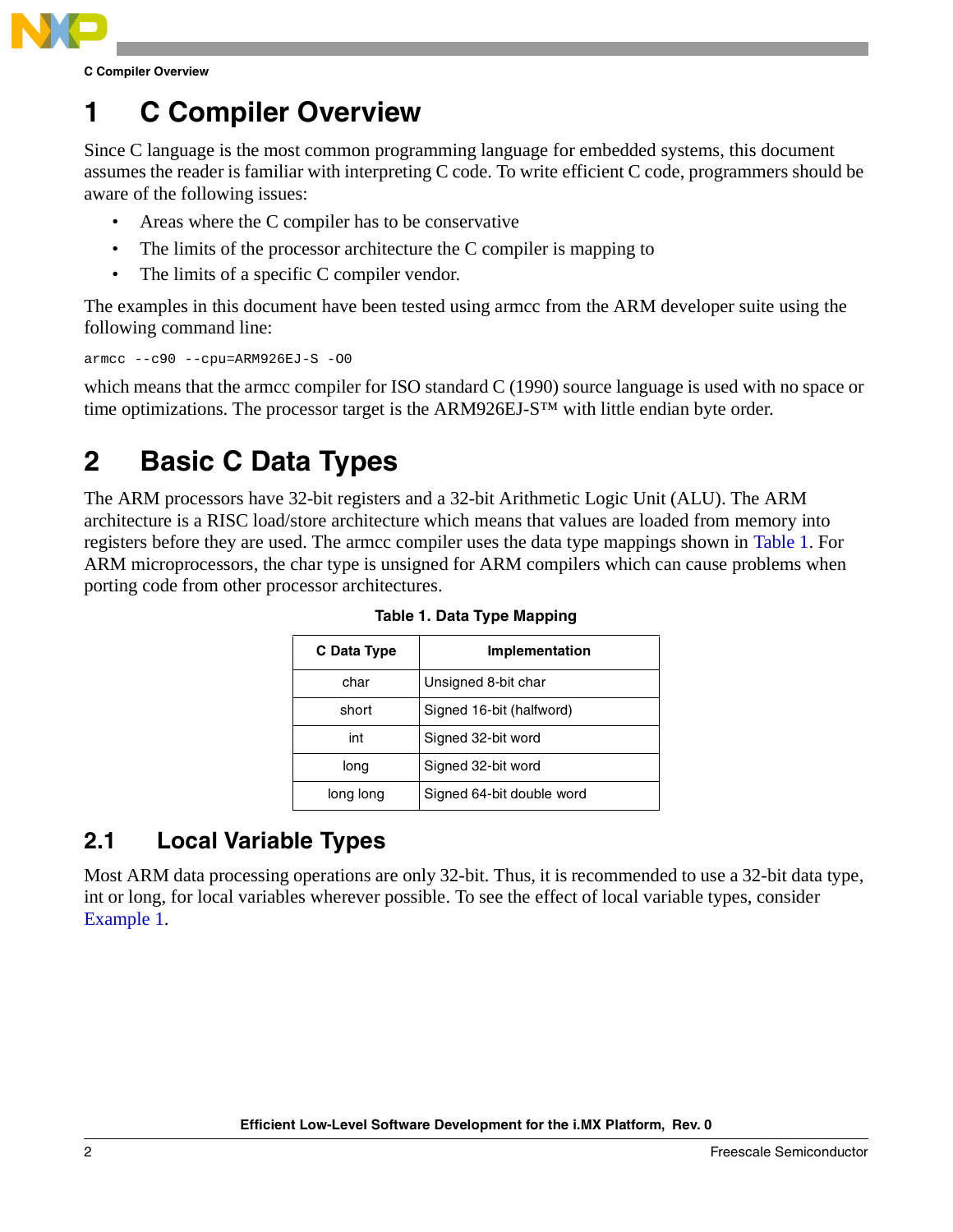

### **Example 1. Char Type Local Variable**

```
void LocalVariableV1(void)
ſ
    char i;
    for(i=0;i<0xff;i++)// DO SOMETHING
    ŋ.
}
```
At first, it looks as if declaring i as a char is efficient and that char uses less register space or less space on the ARM stack than int. Unfortunately, both of these assumptions are incorrect since all ARM registers are 32-bit and all stack entries are at least 32-bit. In addition, to implement i++, the compiler must account for the case when  $\pm$  is equal to 0xFF. The compiler output for this function is shown in [Example 2.](#page-2-1)

### **Example 2. Char Type Local Variable Compiler Output**

<span id="page-2-1"></span>

| LocalVariableV1<br>\$a<br>text |          |              |            |                              |
|--------------------------------|----------|--------------|------------|------------------------------|
| $0 \times 000000000:$          | e3a00000 |              | MOV        | r0.#0                        |
| $0 \times 000000004$ :         | ea000001 |              | в          | 0x10<br>$\{pc\}$ + $0xc$     |
| $0 \times 000000008$ :         | e2801001 |              | ADD        | r1.r0.f1                     |
| $0 \times 00000000c$ :         | e20100ff | .            | AND        | r0.r1.f0xff                  |
| $0 \times 000000010$ :         | e35000ff | $\mathbf{P}$ | CMP        | $r0$ .# $0$ xff              |
| $0 \times 00000014$ :          | bafffffb |              | <b>BLT</b> | $\{DC\} = 0 \times C$<br>0x8 |
| $0 \times 00000018$ :          | e12fff1e |              | BХ         | r 14                         |
|                                |          |              |            |                              |

The compiler increments i by 1 and inserts an **and** instruction to reduce i to the range 0 to 255 before the comparison with 0xFF. [Example 3](#page-2-2) shows what happens when i is declared as short type.

### **Example 3. Short Type Local Variable**

```
void LocalVariableV2(void)
£.
    short i;
    for(i=0;i<0xff;i++)Ł
      // DO SOMETHING
    Ą.
3
```
The result (shown in [Example 4](#page-3-1)) is a little less efficient since the compiler inserts **lsl** and **asr** instructions to reduce i to the range 0 to 65535 before the comparison with 0xFF.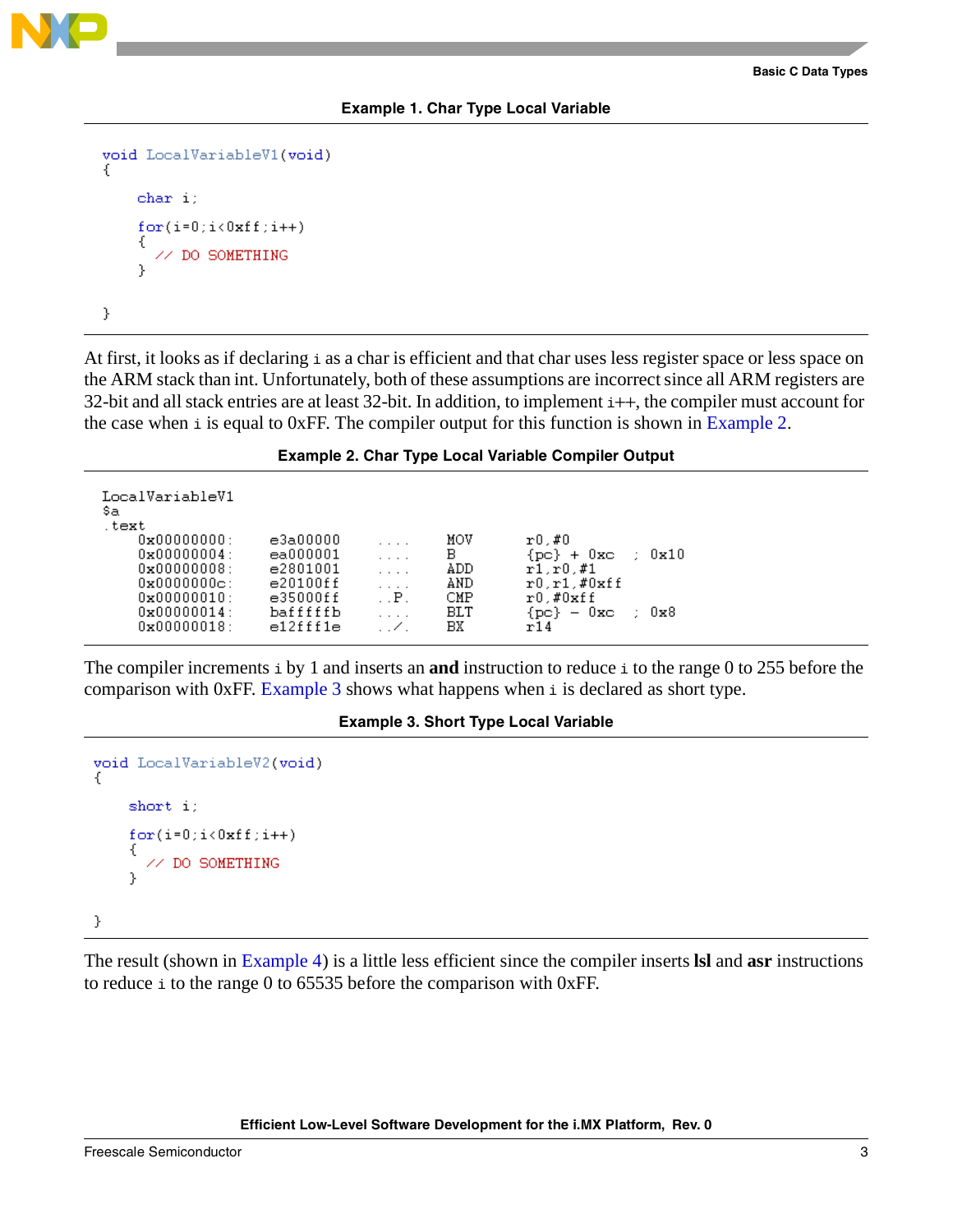

<span id="page-3-1"></span>

| <b>Basic C Data Types</b> |  |  |
|---------------------------|--|--|
|---------------------------|--|--|

| LocalVariableV2<br>$0x0000001c$ :<br>$0 \times 000000020$ :<br>$0 \times 000000024$ : | e3a00000<br>ea000002<br>e2801001 | .                 | MOV<br>в<br>ADD         | r0.#0<br>0x30<br>+ 0x10<br>{pc}-<br>r1.r0.f1  |  |
|---------------------------------------------------------------------------------------|----------------------------------|-------------------|-------------------------|-----------------------------------------------|--|
| $0 \times 000000028$ :<br>$0x0000002c$ :                                              | e1a01801<br>e1a00841             | A.,               | LSL<br>ASR              | $r1.r1.\#16$<br>$r0.r1$ ,#16                  |  |
| $0 \times 000000030$ :<br>$0 \times 000000034:$<br>$0 \times 00000038$ :              | e35000ff<br>bafffffa<br>e12fff1e | $\mathbf{P}$<br>. | CMP<br><b>BLT</b><br>BХ | $r0$ .#0xff<br>$-0x10$<br>0x24<br>{pc}<br>r14 |  |

#### **Example 4. Short Type Local Variable Compiler Output**

<span id="page-3-2"></span>[Example 5](#page-3-2) shows i declared as int type.

```
void LocalVariableV3(void)
Κ
    int i;
     for(i=0;i<0xff;i++)
       // DO SOMETHING
     <sup>}</sup>
}
```
The routine with i declared as int type, shown in [Example 6](#page-3-3), is more space efficient because it requires only six assembly instructions instead of seven for char type or eight for short type.

**Example 6. Int Type Local Variable Compiler Output**

<span id="page-3-3"></span>

| LocalVariableV3        |           |                                 |     |                                  |  |
|------------------------|-----------|---------------------------------|-----|----------------------------------|--|
| $0 \times 0000003c$ :  | e3a00000  | $\cdot$ $\cdot$ $\cdot$ $\cdot$ | MOV | r0.#0                            |  |
| $0 \times 000000040$ : | ea000000  | .                               | в   | ${po}$ + $0x8$<br>0x48           |  |
| $0 \times 000000044:$  | e2800001  | .                               | ADD | r0.r0.f1                         |  |
| $0 \times 000000048$ : | e35000f f | $\mathbf{P}$                    | CMP | $r0$ .# $0$ xff                  |  |
| $0 \times 00000004c$ : | bafffffc  | $\cdots$                        | BLT | $-0x8$<br>$0 \times 44$<br>{pc}- |  |
| $0 \times 000000050:$  | e12fff1e  | $\sim$                          | RХ  | T14                              |  |
|                        |           |                                 |     |                                  |  |

By using i as long type, the output (in [Example 7\)](#page-3-4) is similar to the int type version, since int and long are both signed 32-bit word for the armcc compiler.

<span id="page-3-4"></span>

| LocalVariableV4        |              |                          |            |                        |  |
|------------------------|--------------|--------------------------|------------|------------------------|--|
| $0 \times 000000054$ : | e3a00000     | .                        | MOV        | r0.#0                  |  |
| $0 \times 000000058:$  | ea000000     | $\cdots$                 | в          | ${po}$ + $0x8$<br>0x60 |  |
| $0x0000005c$ :         | e2800001     | .                        | ADD        | r0.r0.f1               |  |
| $0 \times 00000060:$   | $e35000f\,f$ | $\mathbb{P}$ .           | CMP        | $r0$ .# $0$ xff        |  |
| $0 \times 000000064:$  | bafffffc     | .                        | <b>BLT</b> | - 0x8<br>Ox5c<br>{pc}- |  |
| $0 \times 00000068:$   | e12fff1e     | $\overline{\phantom{a}}$ | BХ         | r14                    |  |
|                        |              |                          |            |                        |  |

## <span id="page-3-0"></span>**2.2 Function Argument Type**

The previous section shows that using int or long types as local variables increases performance and reduces code size. The same is true for function arguments. [Example 8](#page-4-0) shows a function using char type.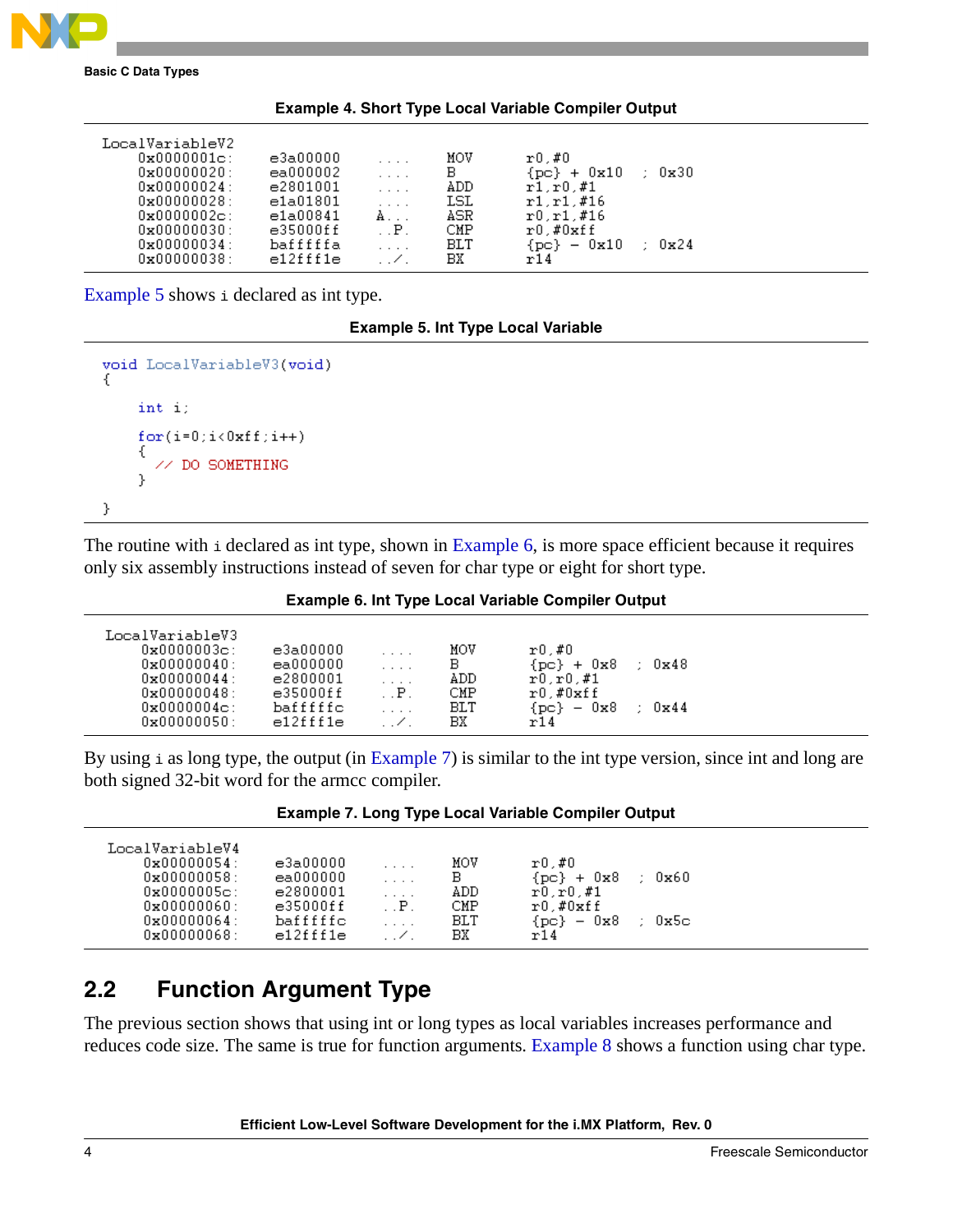

### **Example 8. Char Type Function Argument**

```
char FunctionArgumentV1(char a, char b)
₹
   return a + b;
}
```
The input values a and b are passed in 32-bit ARM registers. The return value is also passed in a 32-bit register. For the armcc compiler, function arguments are passed narrow and values are returned narrow. That means the caller casts argument values and the callee casts return values. The armcc output for FunctionArgumentV1, shown in [Example 9](#page-4-1), demonstrates that the compiler casts the return value to char type with an **and** assembly instruction.

### **Example 9. Char Type Function Argument Compiler Output**

<span id="page-4-1"></span>

| FunctionArgumentV1      |              |                         |      |                |
|-------------------------|--------------|-------------------------|------|----------------|
| $0x000000a$ c:          | e1a02000     | $\cdot$ $\cdot$ $\cdot$ | MOV  | r2.r0          |
| $0 \times 0000000 b0$   | e0820001     | .                       | ADD. | r0.r2.r1       |
| $0 \times 0000000 b4$ : | $e20000f\,f$ |                         | AND  | $r0.r0.\#0xff$ |
| $0 \times 0000000 b8$ : | e12fff1e     | $\sim$ $\sim$           | ВX   | r14            |

<span id="page-4-2"></span>[Example 10](#page-4-2) and [Example 11](#page-4-4) show the caller for FunctionArgumentV1.

### **Example 10. Function Argument Caller**

```
void main (void)
₹
    FunctionArgumentV1(0xabcdef,0xabcdef);
}
```
The caller uses short parameters when the arguments are char type. The callee casts the input values since the caller has implicitly ensured that the arguments are in the range of char type.

### **Example 11. Function Argument Caller Compiler Output**

<span id="page-4-4"></span>

| maın                   |          |            |      |                    |
|------------------------|----------|------------|------|--------------------|
| $0 \times 000000484$   | e52de004 | $\ldots -$ | PUSH | $\{r14\}$          |
| $0 \times 00000488:$   | e3a010ef | $\cdots$   | MOV  | $r1$ ,#0xef        |
| $0 \times 00000048c$ : | e3a000ef | .          | MOV  | r0.#0xef           |
| $0 \times 000000490$ : | ebfffffe | .          | ВL   | FunctionArgumentV1 |
| $0 \times 000000494$ : | e49df004 | .          | POP  | {pc}               |
|                        |          |            |      |                    |

<span id="page-4-3"></span>[Example 12](#page-4-3) shows the function arguments modified to short type.

### **Example 12. Short Type Function Argument**

```
short FunctionArgumentV2(short a, short b)
₹
   return a + b;
ŀ
```
The compiler output (in [Example 13\)](#page-5-2) shows that the compiler inserts **lsl** and **asr** instructions to cast i to the range of short type before returning the value through the r0 register.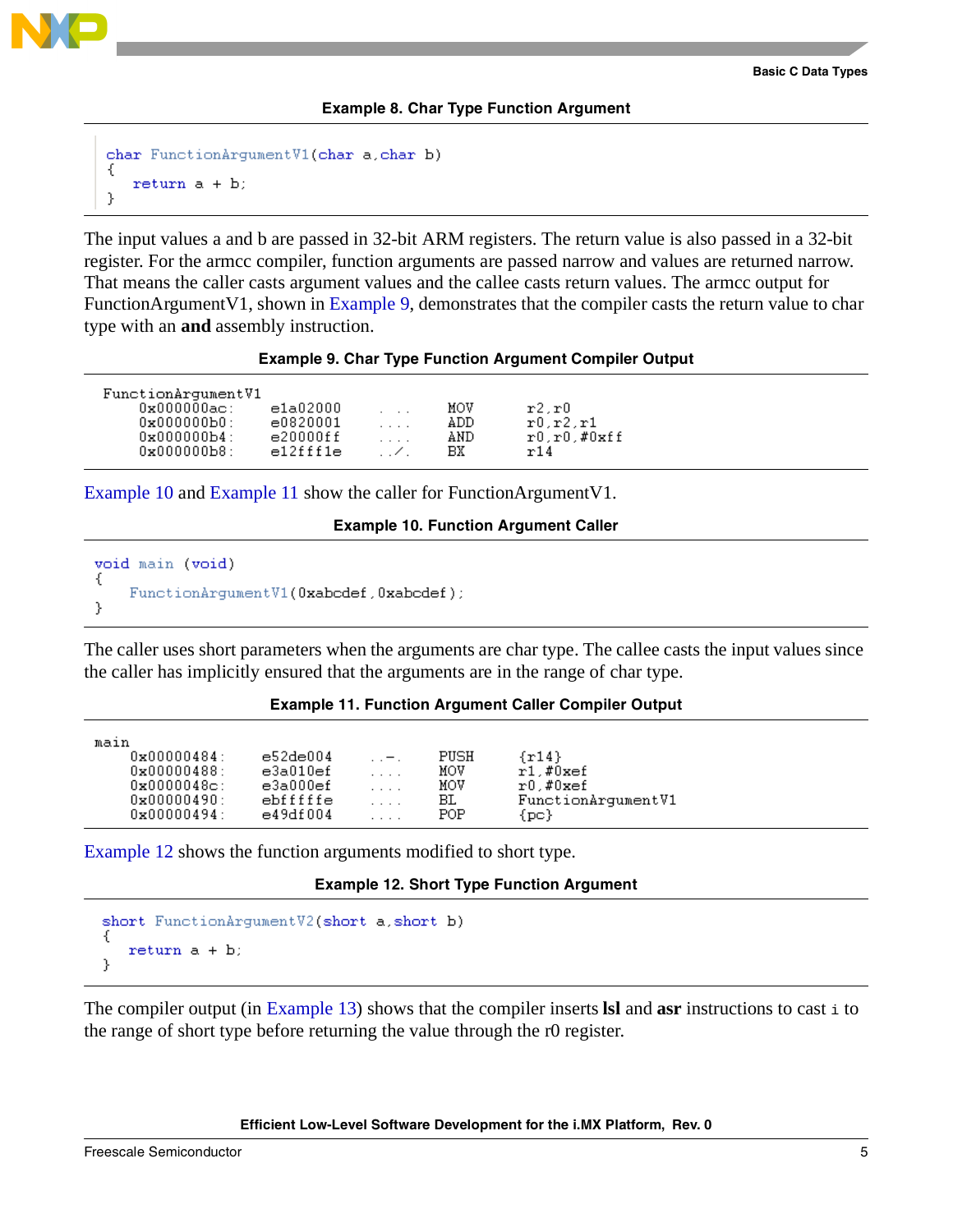

|  |  |  |  | <b>Example 13. Short Type Function Argument Compiler Output</b> |  |  |
|--|--|--|--|-----------------------------------------------------------------|--|--|
|--|--|--|--|-----------------------------------------------------------------|--|--|

<span id="page-5-2"></span>

| FunctionArgumentV2     |          |                      |      |              |
|------------------------|----------|----------------------|------|--------------|
| $0x000000bc$ :         | e1a02000 | $\sim$ $\sim$ $\sim$ | MOV  | r2.r0        |
| 0x000000c0:            | e0820001 | $\cdots$             | ADD. | r0.r2.r1     |
| $0 \times 0000000c4$ : | e1a00800 | $\cdots$             | LSL  | $r0.r0.\#16$ |
| $0x000000c8$ :         | e1a00840 | $\circledcirc$       | ASR. | r0, r0, #16  |
| $0x000000cc$ :         | e12fff1e | $\sim$ 1.1 $\sim$    | BX.  | r14          |

<span id="page-5-3"></span>Finally, [Example 14](#page-5-3) uses int type as the function arguments.

**Example 14. Int Type Function Argument**

```
int FunctionArgumentV3(int a, int b)
₹
   return a + b;
}
```
The compiler output (in [Example 15\)](#page-5-4) shows that the arguments are passed to the function through the r0 and r1 registers. There is no casting for the return value since the resulting sum matches the return type. FunctionArgumentV3 only requires three instructions.

**Example 15. Int Type Function Argument Compiler Output**

<span id="page-5-4"></span>

| FunctionArgumentV3      |          |                 |     |          |  |
|-------------------------|----------|-----------------|-----|----------|--|
| $0 \times 0000000 d0$ : | e1a02000 | $\cdot$ $\cdot$ | MOV | r2.r0    |  |
| $0 \times 000000004:$   | e0820001 | .               | ADD | r0.r2.r1 |  |
| $0 \times 0000000 d8$ : | e12fff1e |                 | BХ  | r14      |  |

Undoubtedly, char or short type function arguments and return values introduce extra casts. These extra casts increase code size and reduce performance. It is more efficient to use int or long types for function arguments and return values, even if only an 8-bit value is being passed.

# <span id="page-5-0"></span>**3 C Loops**

This section describes the most efficient ways to code for and while loops on the ARM architecture and the specific implementations for the armcc compiler.

## <span id="page-5-1"></span>**3.1 For Loop**

[Example 16](#page-5-5) shows a for loop implemented on the ARM platform. This example uses the ForLoopV1 function which has a fixed number of iterations.

### **Example 16. For Loop**

```
void ForLoopV1(void)
 unsigned int i;
  for(i=0;i<0x1fff;i++)// DO SOMETHING
  þ.
}
```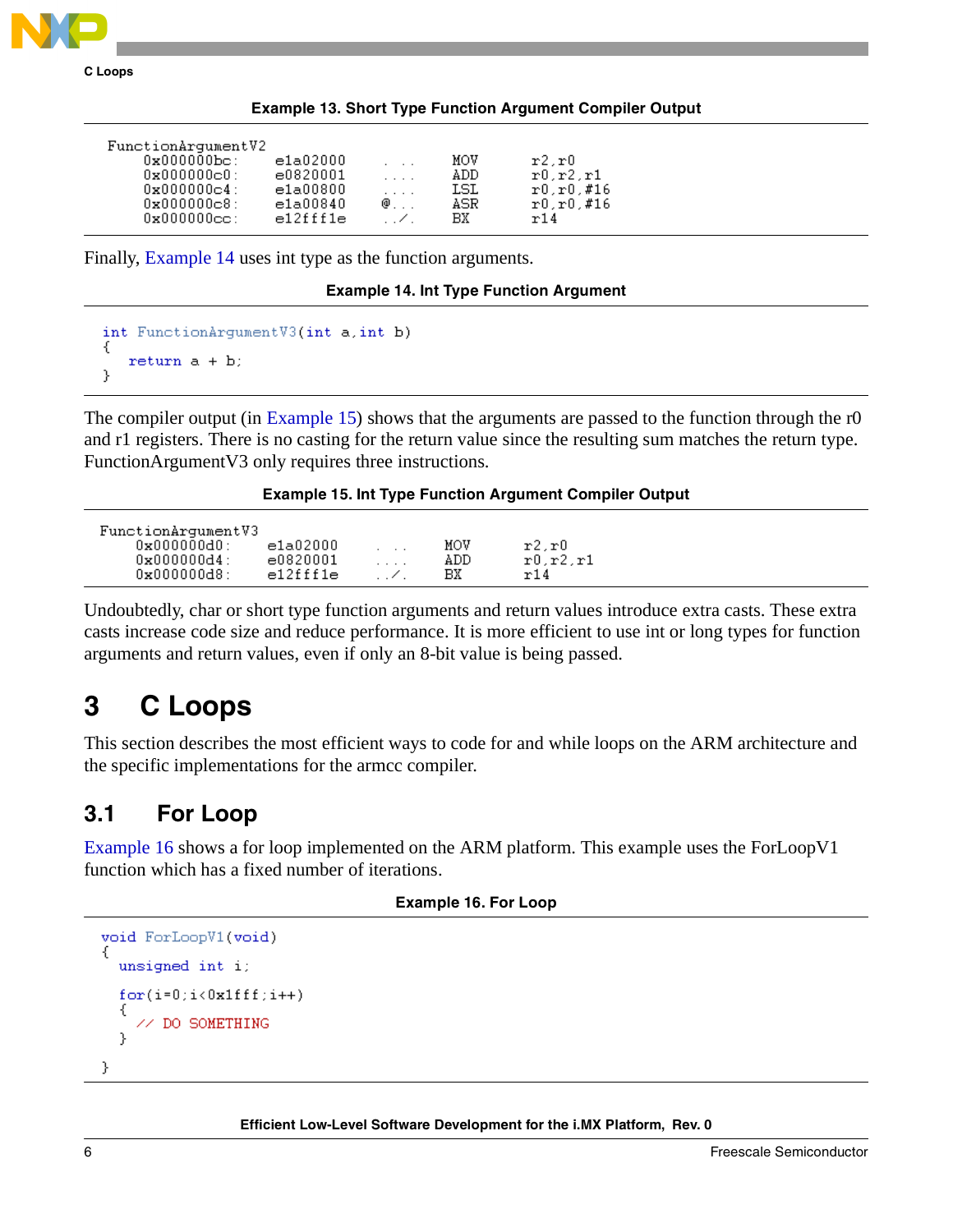The compiler output is shown in [Example 17.](#page-6-1) The first line sets  $\pm$  to 0. Then, the output jumps to address 0x110 where two **subs**/**subcs** instructions compare if i is less than 0x1FFFF. If the condition is true, the code jumps to address 0x10C where i is incremented by 1. If the condition is not true, the code returns from the function.

|  |  |  |  |  | <b>Example 17. For Loop Compiler Output</b> |  |
|--|--|--|--|--|---------------------------------------------|--|
|--|--|--|--|--|---------------------------------------------|--|

<span id="page-6-1"></span>

| ForLoopV1              |          |                                 |               |                             |
|------------------------|----------|---------------------------------|---------------|-----------------------------|
| $0 \times 000000104$ : | e3a00000 | $\cdot$ $\cdot$ $\cdot$ $\cdot$ | MOV           | r0.#0                       |
| 0x00000108:            | ea000000 | 1.1.1                           | B.            | $\{pc\}$ + $0x8$<br>: 0x110 |
| $0 \times 0000010c$ :  | e2800001 | $\ldots$ .                      | ADD           | r0.r0.f1                    |
| $0 \times 00000110$ :  | e250cc1f | $\mathbf{P}$                    | <b>SUBS</b>   | r12, r0, #0x1f00            |
| $0 \times 00000114$ :  | 225cc0ff | $\sim$ N $^{\prime\prime}$      | <b>SUBSCS</b> | r12.r12.f0xff               |
| $0 \times 00000118$ :  | 3afffffb | 1.1.1                           | BCC.          | ${po} - 0xc$ : $0x10c$      |
| $0x0000011c$ :         | e12fff1e | . . Z .                         | BX.           | r14                         |

This code can be improved using a loop that counts down to zero and uses the continuation condition  $i := 0$ as shown in [Example 18](#page-6-2).

**Example 18. Improved For Loop**

```
void ForLoopV2(void)
 unsigned int i;
  for(i=0x1fff;i!=0;i--)// DO SOMETHING
  Þ
}
```
The new compiler output (in [Example 19\)](#page-6-3) does not allocate memory or use a register to store the termination value. In addition, the comparison with zero only requires one instruction.

### **Example 19. Improved For Loop Compiler Output**

<span id="page-6-3"></span>

| ForLoopV2              |          |         |            |                                          |                         |
|------------------------|----------|---------|------------|------------------------------------------|-------------------------|
| $0 \times 00000120$ :  | e59f015c |         | LDR        | $r0$ , [pc, #348]                        | : [0x284]<br>$= 0x1fff$ |
| $0 \times 00000124$ :  | ea000000 | .       | в          | ${po}$ + $0x8$                           | 0x12c                   |
| $0 \times 00000128$ :  | e2400001 | . @ .   | SUB        | r0.r0.f1                                 |                         |
| $0 \times 0000012c$ :  | e3500000 | . . P . | CMP        | r0.#0                                    |                         |
| 0x00000130:            | 1afffffc | .       | <b>BNE</b> | 0x8<br>{pc}-<br>$\overline{\phantom{a}}$ | 0x128                   |
| $0 \times 000000134$ : | e12fff1e |         | BХ         | r14                                      |                         |
|                        |          |         |            |                                          |                         |

The LoopV2 function loads the iteration variable from memory address 0x1FFFF into the r0 register. Then, it jumps to address 0x12C where compares the iteration variable with zero. If the iteration variable is equal to zero, the code returns from the function. If the iteration variable is not zero, jumps to address 0x128 and decrements the iteration variable by 1. Using unsigned int iteration variables is more efficient because it does not require additional casting.

## <span id="page-6-0"></span>**3.2 Do-While Loop**

The optimizations used in for loops can also be used for do-while loops. [Example 20](#page-7-0) shows a simple do-while loop function called DoWhileLoopV1.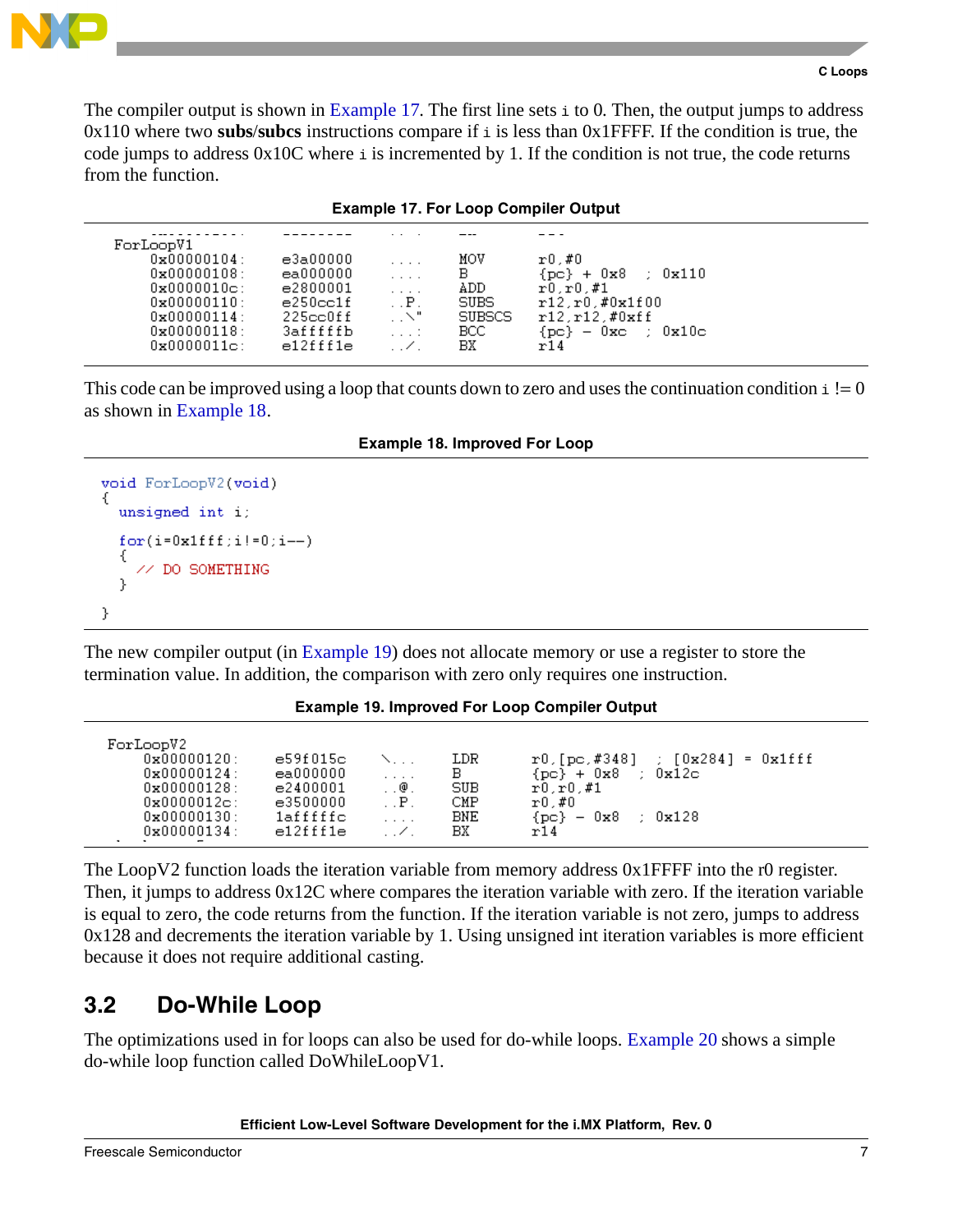

## <span id="page-7-0"></span>unsigned int n=0; do € // DO SOMETHING  $}$ while(++n<255);

}

For the do-while loop that uses an iteration variable that is incremented by 1, the compiler output requires seven instructions as shown in [Example 21.](#page-7-1)

## **Example 21. Do-While Loop Compiler Output**

<span id="page-7-1"></span>

| DoWhileLoopV1          |          |                                 |      |                                     |
|------------------------|----------|---------------------------------|------|-------------------------------------|
| $0 \times 00000160$ :  | e3a00000 | $\cdot$ $\cdot$ $\cdot$ $\cdot$ | MOV  | r0.#0                               |
| $0 \times 000000164$ : | e1a00000 | $\cdots$                        | MOV  | x0.r0                               |
| $0 \times 00000168$ :  | e2801001 | $\cdot$ $\cdot$ $\cdot$ $\cdot$ | ADD  | r1.r0.f1                            |
| $0x0000016c$ :         | e1a00001 | $\cdot$ $\cdot$ $\cdot$ $\cdot$ | MOV  | r0.r1                               |
| $0 \times 000000170$ : | e35100ff | $\ldots$ Q.                     | CMP  | $r1$ ,#0xff                         |
| $0 \times 00000174$ :  | 3afffffb | 1.1.1                           | BCC. | $-0x$ c<br>0x168<br>{pc}-<br>$\sim$ |
| $0 \times 00000178$ :  | e12fff1e | $\overline{\phantom{a}}$        | BХ   | m14                                 |
|                        |          |                                 |      |                                     |

<span id="page-7-2"></span>[Example 22](#page-7-2) decrements the iteration variable by 1 and uses the continuation condition  $n = 0$ .

## **Example 22. Improved Do-While Loop**

```
void DoWhileLoopV2(void)
   unsigned int n=255;
   do
     // DO SOMETHING
   \}while (-n!=0);}
```
The first instruction in [Example 23](#page-8-1) moves the immediate value 0xFF to the r0 register. Then, the code subtracts 1 from the r0 register and stores the result in the r1 register. The code moves r1 to r0 and sets the condition flags. If r0 is not equal to zero, the code jumps to address 0x184. If r0 is equal to zero, the code returns from the function. The improved do-while loop requires one less instruction than the original version since it does not store the compared value in memory.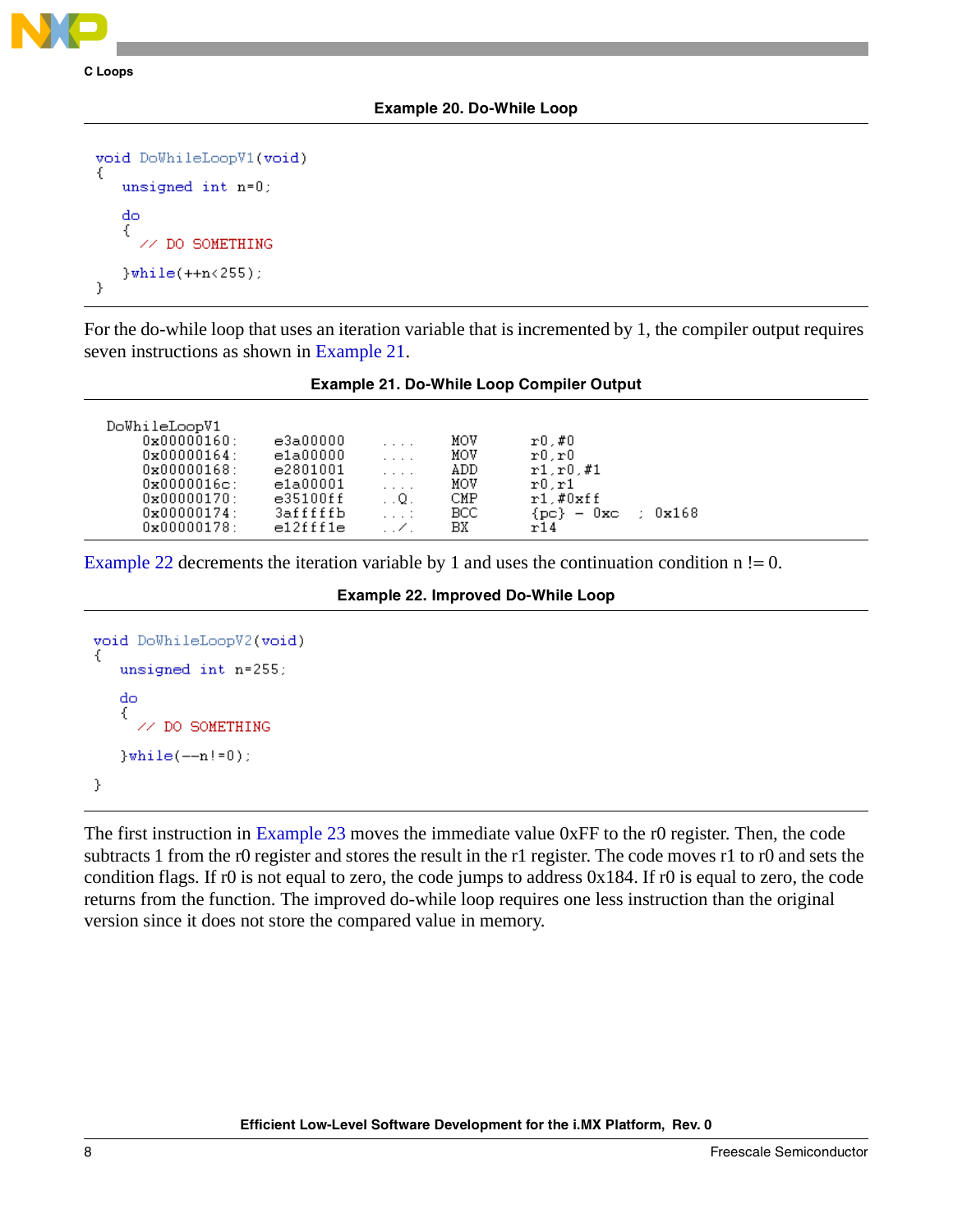

|--|

<span id="page-8-1"></span>

| DoWhileLoopV2<br>$0 \times 0000017c$ :<br>$0 \times 00000180$ :<br>$0 \times 00000184$ :<br>$0 \times 00000188$ : | e3a000ff<br>e1a00000<br>e2401001<br>e1b00001 | $\cdot$ $\cdot$ $\cdot$ $\cdot$<br>$\cdot$ $\cdot$ $\cdot$ $\cdot$<br>$\mathbb{R}^n$ , $\mathbb{Q}$ , $\mathbb{R}^n$<br>$\cdots$ | MOV<br>MOV<br>SUB.<br>MOVS | $r0$ ,#0xff<br>$\texttt{r0}$ . $\texttt{r0}$<br>r1.r0.f1<br>r0.r1 |             |
|-------------------------------------------------------------------------------------------------------------------|----------------------------------------------|----------------------------------------------------------------------------------------------------------------------------------|----------------------------|-------------------------------------------------------------------|-------------|
| $0x0000018c$ :                                                                                                    | 1afffffc                                     | $\cdots$                                                                                                                         | BNE.                       | ${po} - 0x8$                                                      | $\pm$ 0x184 |
| $0 \times 00000190$ :                                                                                             | e12fff1e                                     | $\sim$                                                                                                                           | ВX                         | r14                                                               |             |

# <span id="page-8-0"></span>**4 Arrays**

Fundamentally an array is simply an extension of the basic model of computer memory: an array of bytes accessible through indexes. Thus an array of a data type D is a data structure where each array item is a data container of the same data type D and can be accessed through its index. Access to multi-dimensional array items is performed according to the row-major access formula. This formula transforms, for example, a reference  $x[i][j]$  to an indirection expression  $*(x + (i \times n) + j)$ , where n is the row size of x.

<span id="page-8-2"></span>[Example 24](#page-8-2) shows an example of a two-dimensional array implementation.

### **Example 24. Two-Dimensional Array**

```
void ArrayV1(void)
    int x[100][100];
    int i=0;
    int a=0;
    for(i=0;i<10;i++)x[i][i] = a++;Υ
}
```
Because the array is two-dimensional, according to row-major access formula, two **add** and one **mul** assembly instructions are required to calculate the index address to be accessed as shown in [Example 25](#page-8-3).

<span id="page-8-3"></span>

| ArrayV1<br>\$a |                        |          |                                                                 |            |                          |
|----------------|------------------------|----------|-----------------------------------------------------------------|------------|--------------------------|
|                | $0 \times 000000274$ : | e24ddc9d | . . M .                                                         | SUB.       | r13, r13, #0x9d00        |
|                | $0 \times 000000278$ : | e3a00000 | 1.1.11                                                          | MOV        | r0,#0                    |
|                | $0 \times 00000027c$ : | e3a01000 | $\ldots$ .                                                      | MOV        | x1.#0                    |
|                | $0 \times 000000280$ : | e1a00000 | .                                                               | MOV        | r0.r0                    |
|                | $0 \times 000000284$ : | ea000006 | $\ldots$                                                        | B.         | ${po} + 0x20$<br>: Ox2a4 |
|                | $0 \times 000000288$ : | e3a02019 | $\cdot$ $\cdot$ $\cdot$                                         | MOV        | r2. #0x19                |
|                | $0 \times 00000028c$ : | e0020290 | $\mathcal{L}^{\pm}$ , $\mathcal{L}^{\pm}$ , $\mathcal{L}^{\pm}$ | MUL        | r2.r0.r2                 |
|                | $0 \times 00000290$ :  | e28d30c0 | .0.1                                                            | ADD.       | r3.r13.f0xc0             |
|                | $0 \times 000000294$ : | e0832202 | .                                                               | ADD.       | r2.r3.r2.LSL #4          |
|                | $0 \times 000000298:$  | e7821100 | $\cdot$ $\cdot$ $\cdot$ $\cdot$                                 | STR.       | r1, [r2, r0, LSL #2]     |
|                | $0 \times 0000029c$ :  | e2811001 | $\cdots$                                                        | ADD.       | r1.r1.f1                 |
|                | $0 \times 000002a0$ :  | e2800001 | $\mathcal{L}^{\pm}$ , $\mathcal{L}^{\pm}$ , $\mathcal{L}^{\pm}$ | ADD.       | r0.r0.f1                 |
|                | $0 \times 0000002a4$ : | e350000a | $\mathbf{P} \cdot \mathbf{P}$                                   | CMP        | r0.#0xa                  |
|                | $0x000002a8$ :         | bafffff6 | $\ldots$                                                        | <b>BLT</b> | ${pcl} - 0x20$ : $0x288$ |
|                | $0x000002ac$ :         | e28ddc9d | $\cdot$ $\cdot$ $\cdot$ $\cdot$                                 | ADD.       | r13.r13.#0x9d00          |
|                | 0x000002b0:            | e12fff1e | .                                                               | ВX         | r14                      |

### **Example 25. Two-Dimensional Array Compiler Output**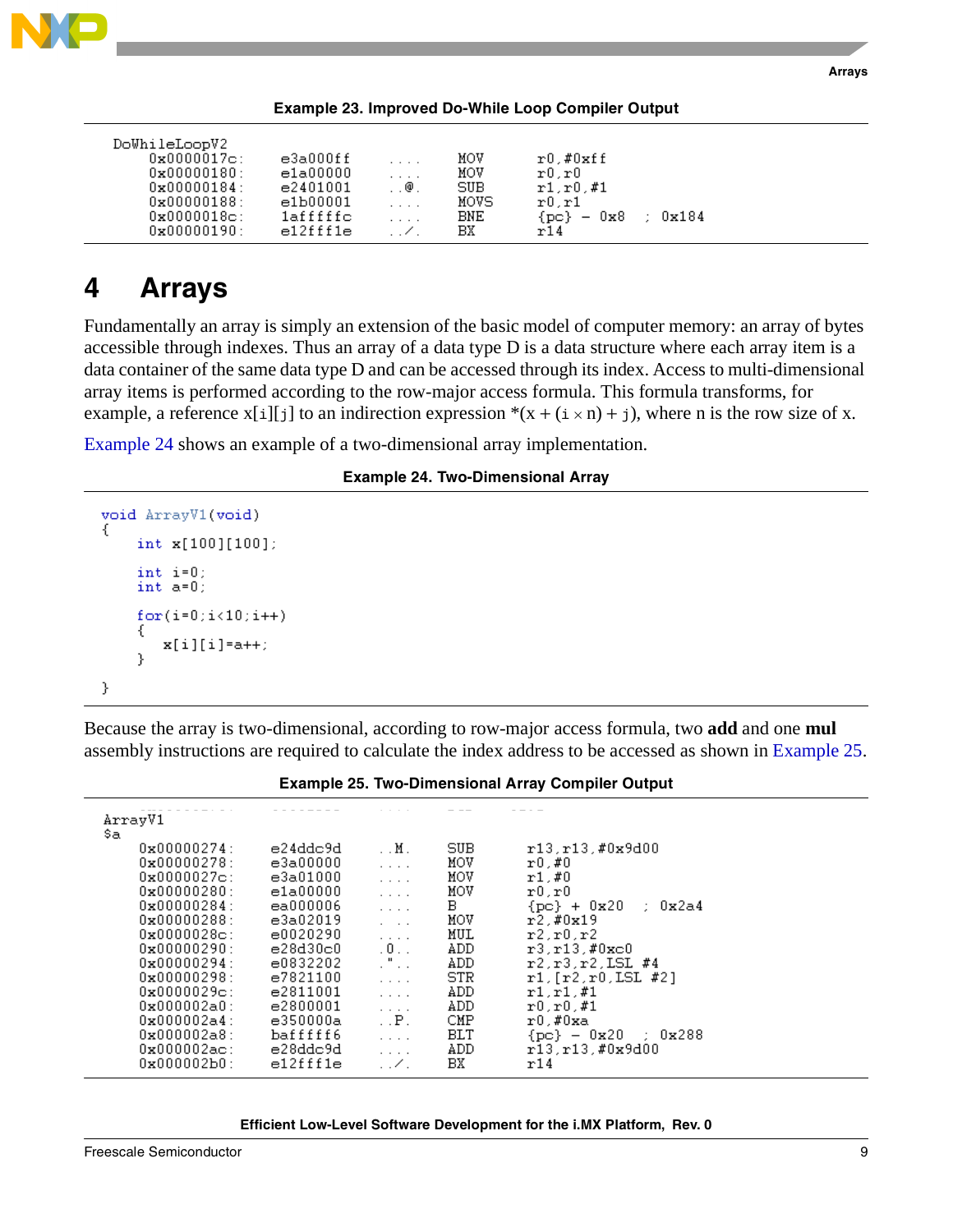

### **Arrays**

<span id="page-9-0"></span>The overload becomes more significant when using three-dimensional arrays as in [Example 26.](#page-9-0)

### **Example 26. Three-Dimensional Array**

```
void ArrayV2(void)
€
    int x[10][20][50];
    int i=0;
    int a=0;
    for(i=0;i<10;i++)-1
       x[i][i][i]=a++;
    }
}
```
[Example 27](#page-9-1) shows that the compiler calculates the index address according to  $*(x + i \times 100 + i \times 50 + i)$ , which requires three **add** and two **mul** instructions.

<span id="page-9-1"></span>

| ArrayV2<br>SUB.<br>$0 \times 000002 b4:$<br>e24ddc9d<br>$\ldots$ M $\ldots$<br>r13, r13, #0x9d00<br>$0x000002b8$ :<br>MOV<br>e3a00000<br>r0.#0<br>$\mathcal{L}^{\mathcal{A}}$ , $\mathcal{L}^{\mathcal{A}}$ , $\mathcal{L}^{\mathcal{A}}$<br>$0x000002bc$ :<br>e3a01000<br>MOV<br>x1, #0<br>$\ldots$ .<br>MOV<br>0x000002c0:<br>e1a00000<br>$\mathtt{r0}$ , $\mathtt{r0}$<br>$\cdot$ $\cdot$ $\cdot$ $\cdot$<br>B.<br>$0 \times 000002c4$ :<br>ea000009<br>${pc}$ + 0x2c ; 0x2f0<br>$\mathcal{L}^{\pm}$ , $\mathcal{L}^{\pm}$ , $\mathcal{L}^{\pm}$<br>MOV<br>$0 \times 000002c8$ :<br>$\}$ .<br>r2,#0x7d<br>e3a0207d<br>$0 \times 000002$ cc:<br>MUL<br>r2.r0.r2<br>e0020290<br>$\cdot$ $\cdot$ $\cdot$ $\cdot$<br>.0.1<br>ADD.<br>e28d30c0<br>$0 \times 0000002$ d $0$ :<br>r3.r13.F0xc0<br>$\mathbb{Z}^{\mathfrak{m}}$ . $\mathbb{Z}$<br>r2.r3.r2.LSL #5<br>$0 \times 000002$ d4 :<br>e0832282<br>ADD.<br>.0.1<br>$0 \times 000002$ d8:<br>e3a03019<br>MOV<br>r3.#0x19<br>MUL<br>$0x000002d$ c:<br>e0030390<br>r3.r0.r3<br>$\mathcal{L}^{\mathcal{A}}$ , $\mathcal{L}^{\mathcal{A}}$ , $\mathcal{L}^{\mathcal{A}}$<br>$\pm 1 \pm 1$<br>0x000002e0:<br>e0822183<br>ADD.<br>$r2.r2.r3.LSL$ #3<br>STR.<br>$0 \times 000002e4$ :<br>r1, [r2, r0, LSL #2]<br>e7821100<br>$\mathcal{L}^{\mathcal{A}}$ , $\mathcal{L}^{\mathcal{A}}$ , $\mathcal{L}^{\mathcal{A}}$<br>0x000002e8:<br>e2811001<br>ADD<br>r1.r1.f1<br>$\ldots$<br>$0x000002ec$ :<br>e2800001<br>ADD.<br>r0.r0.f1<br>$\alpha$ , $\alpha$ , $\alpha$<br>CMP<br>$0 \times 000002f0$ :<br>e350000a<br>$\ldots$ P $\ldots$<br>$r0.$ #0xa<br>BLT<br>$0 \times 000002f4$ :<br>bafffff3<br>${po} - 0x2c$ ; $0x2c8$<br>$\mathbf{1}$<br>$0 \times 000002f8$ :<br>e28ddc9d<br>ADD<br>r13.r13.#0x9d00<br>$\cdots$<br>e12fff1e<br>BХ<br>$0x000002fc$ :<br>r14 |  |  |  |
|------------------------------------------------------------------------------------------------------------------------------------------------------------------------------------------------------------------------------------------------------------------------------------------------------------------------------------------------------------------------------------------------------------------------------------------------------------------------------------------------------------------------------------------------------------------------------------------------------------------------------------------------------------------------------------------------------------------------------------------------------------------------------------------------------------------------------------------------------------------------------------------------------------------------------------------------------------------------------------------------------------------------------------------------------------------------------------------------------------------------------------------------------------------------------------------------------------------------------------------------------------------------------------------------------------------------------------------------------------------------------------------------------------------------------------------------------------------------------------------------------------------------------------------------------------------------------------------------------------------------------------------------------------------------------------------------------------------------------------------------------------------------------------------------------------|--|--|--|
|                                                                                                                                                                                                                                                                                                                                                                                                                                                                                                                                                                                                                                                                                                                                                                                                                                                                                                                                                                                                                                                                                                                                                                                                                                                                                                                                                                                                                                                                                                                                                                                                                                                                                                                                                                                                            |  |  |  |
|                                                                                                                                                                                                                                                                                                                                                                                                                                                                                                                                                                                                                                                                                                                                                                                                                                                                                                                                                                                                                                                                                                                                                                                                                                                                                                                                                                                                                                                                                                                                                                                                                                                                                                                                                                                                            |  |  |  |
|                                                                                                                                                                                                                                                                                                                                                                                                                                                                                                                                                                                                                                                                                                                                                                                                                                                                                                                                                                                                                                                                                                                                                                                                                                                                                                                                                                                                                                                                                                                                                                                                                                                                                                                                                                                                            |  |  |  |
|                                                                                                                                                                                                                                                                                                                                                                                                                                                                                                                                                                                                                                                                                                                                                                                                                                                                                                                                                                                                                                                                                                                                                                                                                                                                                                                                                                                                                                                                                                                                                                                                                                                                                                                                                                                                            |  |  |  |
|                                                                                                                                                                                                                                                                                                                                                                                                                                                                                                                                                                                                                                                                                                                                                                                                                                                                                                                                                                                                                                                                                                                                                                                                                                                                                                                                                                                                                                                                                                                                                                                                                                                                                                                                                                                                            |  |  |  |
|                                                                                                                                                                                                                                                                                                                                                                                                                                                                                                                                                                                                                                                                                                                                                                                                                                                                                                                                                                                                                                                                                                                                                                                                                                                                                                                                                                                                                                                                                                                                                                                                                                                                                                                                                                                                            |  |  |  |
|                                                                                                                                                                                                                                                                                                                                                                                                                                                                                                                                                                                                                                                                                                                                                                                                                                                                                                                                                                                                                                                                                                                                                                                                                                                                                                                                                                                                                                                                                                                                                                                                                                                                                                                                                                                                            |  |  |  |
|                                                                                                                                                                                                                                                                                                                                                                                                                                                                                                                                                                                                                                                                                                                                                                                                                                                                                                                                                                                                                                                                                                                                                                                                                                                                                                                                                                                                                                                                                                                                                                                                                                                                                                                                                                                                            |  |  |  |
|                                                                                                                                                                                                                                                                                                                                                                                                                                                                                                                                                                                                                                                                                                                                                                                                                                                                                                                                                                                                                                                                                                                                                                                                                                                                                                                                                                                                                                                                                                                                                                                                                                                                                                                                                                                                            |  |  |  |
|                                                                                                                                                                                                                                                                                                                                                                                                                                                                                                                                                                                                                                                                                                                                                                                                                                                                                                                                                                                                                                                                                                                                                                                                                                                                                                                                                                                                                                                                                                                                                                                                                                                                                                                                                                                                            |  |  |  |
|                                                                                                                                                                                                                                                                                                                                                                                                                                                                                                                                                                                                                                                                                                                                                                                                                                                                                                                                                                                                                                                                                                                                                                                                                                                                                                                                                                                                                                                                                                                                                                                                                                                                                                                                                                                                            |  |  |  |
|                                                                                                                                                                                                                                                                                                                                                                                                                                                                                                                                                                                                                                                                                                                                                                                                                                                                                                                                                                                                                                                                                                                                                                                                                                                                                                                                                                                                                                                                                                                                                                                                                                                                                                                                                                                                            |  |  |  |
|                                                                                                                                                                                                                                                                                                                                                                                                                                                                                                                                                                                                                                                                                                                                                                                                                                                                                                                                                                                                                                                                                                                                                                                                                                                                                                                                                                                                                                                                                                                                                                                                                                                                                                                                                                                                            |  |  |  |
|                                                                                                                                                                                                                                                                                                                                                                                                                                                                                                                                                                                                                                                                                                                                                                                                                                                                                                                                                                                                                                                                                                                                                                                                                                                                                                                                                                                                                                                                                                                                                                                                                                                                                                                                                                                                            |  |  |  |
|                                                                                                                                                                                                                                                                                                                                                                                                                                                                                                                                                                                                                                                                                                                                                                                                                                                                                                                                                                                                                                                                                                                                                                                                                                                                                                                                                                                                                                                                                                                                                                                                                                                                                                                                                                                                            |  |  |  |
|                                                                                                                                                                                                                                                                                                                                                                                                                                                                                                                                                                                                                                                                                                                                                                                                                                                                                                                                                                                                                                                                                                                                                                                                                                                                                                                                                                                                                                                                                                                                                                                                                                                                                                                                                                                                            |  |  |  |
|                                                                                                                                                                                                                                                                                                                                                                                                                                                                                                                                                                                                                                                                                                                                                                                                                                                                                                                                                                                                                                                                                                                                                                                                                                                                                                                                                                                                                                                                                                                                                                                                                                                                                                                                                                                                            |  |  |  |
|                                                                                                                                                                                                                                                                                                                                                                                                                                                                                                                                                                                                                                                                                                                                                                                                                                                                                                                                                                                                                                                                                                                                                                                                                                                                                                                                                                                                                                                                                                                                                                                                                                                                                                                                                                                                            |  |  |  |
|                                                                                                                                                                                                                                                                                                                                                                                                                                                                                                                                                                                                                                                                                                                                                                                                                                                                                                                                                                                                                                                                                                                                                                                                                                                                                                                                                                                                                                                                                                                                                                                                                                                                                                                                                                                                            |  |  |  |
|                                                                                                                                                                                                                                                                                                                                                                                                                                                                                                                                                                                                                                                                                                                                                                                                                                                                                                                                                                                                                                                                                                                                                                                                                                                                                                                                                                                                                                                                                                                                                                                                                                                                                                                                                                                                            |  |  |  |

### **Example 27. Three-Dimensional Array Compiler Output**

[Example 28](#page-9-2) shows a simplified one-dimensional array implementation of the same size as the arrays in [Example 24](#page-8-2) and [Example 26](#page-9-0).

|  | <b>Example 28. Simplified One-Dimensional Array</b> |
|--|-----------------------------------------------------|
|--|-----------------------------------------------------|

```
void ArrayV3(void)
€
    int x[10000];
    int i=0;
    int a=0;for(i=0;i<10;i++)€
         x[i] = a++;\mathcal{E}3
```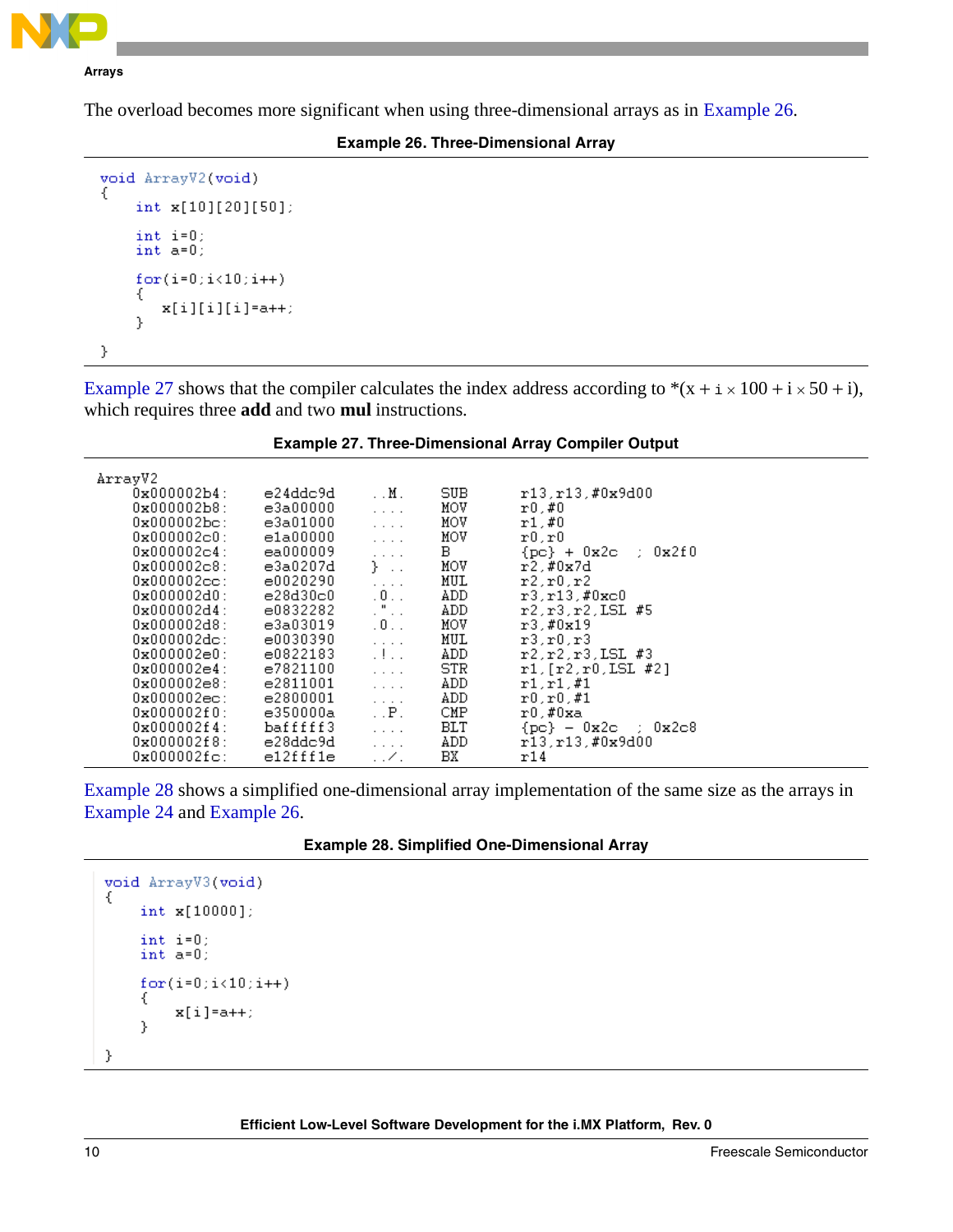



In this case, the compiler calculates the index address according to  $*(x + i)$ , which requires only one **add** instruction as shown in [Example 29.](#page-10-0)

<span id="page-10-0"></span>

|                                                                                                                                                                                                                                                                                                                           |                                                                                                                                                          |                                                                                                                                                    |                                                                                         | <b>Example 29. Simplified One-Dimensional Array Compiler Output</b>                                                                                                                                                        |  |
|---------------------------------------------------------------------------------------------------------------------------------------------------------------------------------------------------------------------------------------------------------------------------------------------------------------------------|----------------------------------------------------------------------------------------------------------------------------------------------------------|----------------------------------------------------------------------------------------------------------------------------------------------------|-----------------------------------------------------------------------------------------|----------------------------------------------------------------------------------------------------------------------------------------------------------------------------------------------------------------------------|--|
| ArravV3<br>$0 \times 000000300:$<br>$0 \times 000000304$ :<br>$0 \times 000000308$ :<br>$0 \times 00000030c$ :<br>$0 \times 00000310$ :<br>$0 \times 000000314$ :<br>$0 \times 000000318$ :<br>$0x0000031c$ :<br>$0 \times 000000320:$<br>$0 \times 000000324:$<br>$0 \times 000000328:$<br>$0x0000032c$ :<br>0x00000330: | e24ddc9d<br>e3a00000<br>e3a01000<br>e1a00000<br>ea000003<br>e28d20c0<br>e7821100<br>e2811001<br>e2800001<br>e350000a<br>bafffff9<br>e28ddc9d<br>e12fff1e | . . M .<br>.<br>.<br>.<br>.<br>$\cdot$ $\cdot$ $\cdot$<br>.<br>.<br>$\cdots$<br>$\cdot$ . $P$ .<br>.<br>$\cdot$ $\cdot$ $\cdot$ $\cdot$<br>. . 7 . | SUB.<br>MOV<br>MOV<br>MOV<br>в<br>ADD<br>STR<br>ADD.<br>ADD.<br>CMP<br>BLT<br>ADD<br>BХ | r13.r13.#0x9d00<br>r0.#0<br>x1.#0<br>$\mathtt{r0}$ . $\mathtt{r0}$<br>${po}$ + 0x14 : 0x324<br>r2.r13.f0xc0<br>r1. [r2.r0.ISL #2]<br>r1.r1.f1<br>r0.r0.#1<br>r0.#0xa<br>${po} = 0x14 : 0x314$<br>$r13.r13.\#0x9d00$<br>r14 |  |

## **Example 29. Simplified One-Dimensional Array Compiler Output**

[Example 30](#page-10-1) shows two different examples of array indexing. The armcc compiler translates the array indexing expression  $x[i]$  into the indirection expression  $*(x + i)$ .

**Example 30. Array Indexing**

```
void ArrayV5(void)
void ArrayV4(void)
€
                                  €
                                       int x[10];
    int x[10];
                                       int * px = x;<br>int i;
    int * px = x;
    int i;
                                       for(i=0;i<10;i++)for(i=0;i<10;i++)€
    ι
                                            *(px+i)=i;
         x[i]=i;
                                       \}\mathcal{P}}
                                  }
```
Thus, both functions in [Example 30](#page-10-1) generate the same compiler output shown in [Example 31](#page-11-1).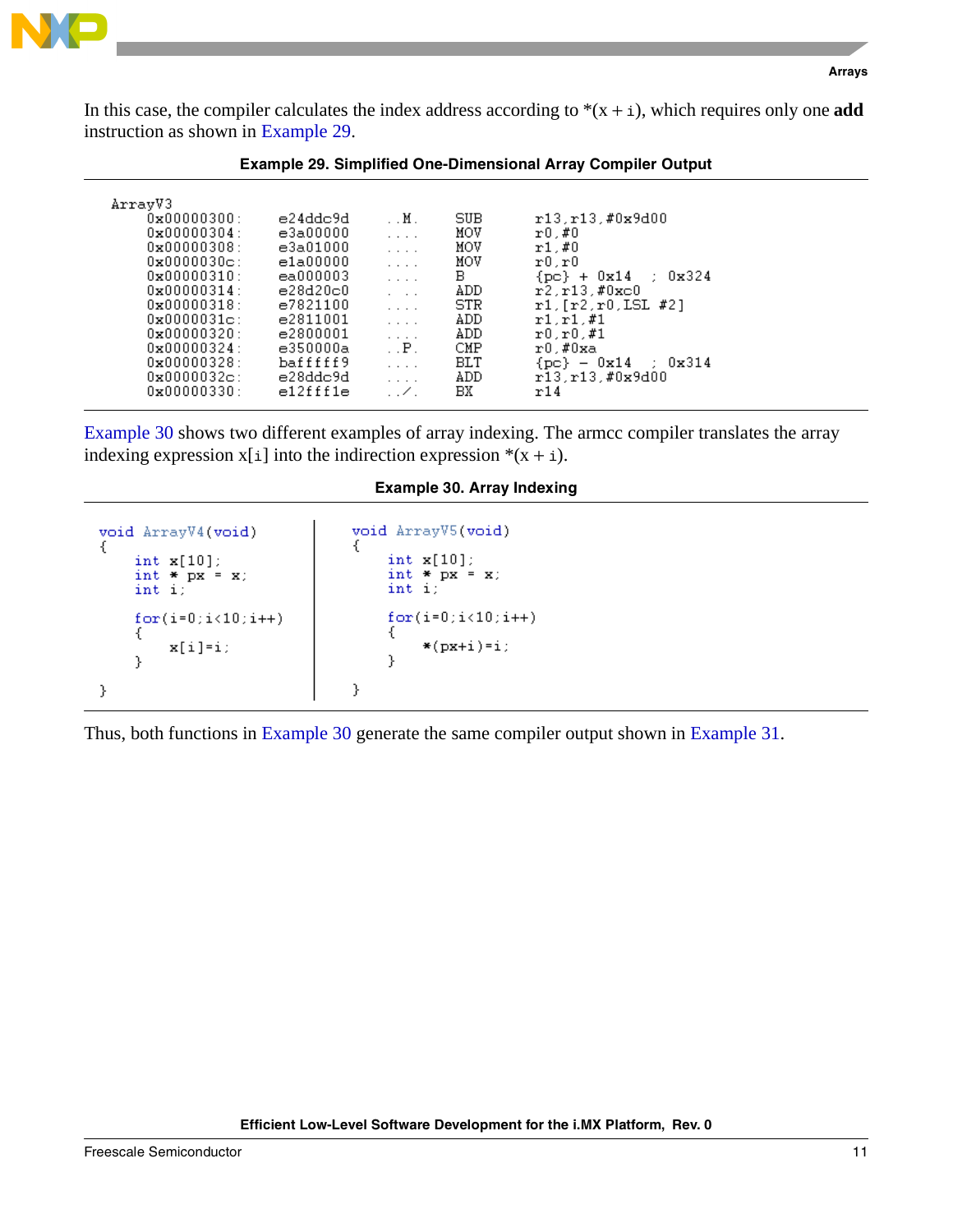

**Register Allocation**

<span id="page-11-1"></span>

| ArrayV4                |          |                                                                         |      |                                                          |
|------------------------|----------|-------------------------------------------------------------------------|------|----------------------------------------------------------|
| $0 \times 000000334:$  | e24dd028 | (M.                                                                     | SUB. | r13.r13.#0x28                                            |
| $0 \times 000000338$ : | e1a0100d | $\ldots$ .                                                              | MOV  | r1.r13                                                   |
| $0x0000033c$ :         | e3a00000 | $\mathbb{R}^n$ . In the $\mathbb{R}^n$                                  | MOV  | r0,#0                                                    |
| $0 \times 000000340$ : | ea000001 | $\ldots$                                                                | B.   | ${pc}$ + 0xc ; 0x34c                                     |
| $0 \times 00000344$ :  | e78d0100 | $\mathbb{Z}^2$ . In the $\mathbb{Z}^2$                                  | STR  | r0, [r13, r0, LSL #2]                                    |
| $0 \times 000000348$ : | e2800001 |                                                                         | ADD. | r0.r0.#1                                                 |
| $0x0000034c$ :         | e350000a | $\mathbb{R}^n$ . In the $\mathbb{R}^n$<br>$\mathbf{P} \cdot \mathbf{P}$ | CMP. | r0.#0xa                                                  |
| 0x00000350:            | bafffffb |                                                                         | BLT  | ${pc} - 0xc$ ; $0x344$                                   |
| $0 \times 00000354:$   |          | $\mathbb{Z}^2$ . The set                                                | ADD. | r13.r13.#0x28                                            |
|                        | e28dd028 | $($ . $)$                                                               |      |                                                          |
| $0 \times 00000358$ :  | e12fff1e | . . 7 .                                                                 | ВX   | r14.                                                     |
| ArravV5                |          |                                                                         |      |                                                          |
| $0 \times 0000035c$ :  | e24dd028 | $(\cdot, M)$ .                                                          | SUB. | r13.r13.#0x28                                            |
| 0x00000360:            | e1a0100d | $\cdots$                                                                | MOV  | r1.r13                                                   |
| 0x00000364:            | e3a00000 | $\ldots$ .                                                              | MOV  | r0.#0                                                    |
| $0 \times 00000368$ :  | ea000001 | $\ldots$ .                                                              | в.   | ${po}$ + 0xc ; 0x374                                     |
| $0x0000036c$ :         | e7810100 | $\ldots$                                                                | STR. | r0.[r1.r0.LSL #2]                                        |
| $0 \times 00000370$ :  | e2800001 | $\ldots$ .                                                              | ADD. | r0.r0.#1                                                 |
| 0x00000374:            | e350000a | $\cdot$ . $P$ .                                                         | CMP. | r0.#0xa                                                  |
| 0x00000378:            | bafffffb | $\ldots$                                                                | BLT  | $\{ {\tt pc} \}$ - $0 {\tt xc}$ ; $0 {\tt x} 36 {\tt c}$ |
| $0x0000037c$ :         | e28dd028 | $(\ldots)$                                                              | ADD  | r13, r13, #0x28                                          |
| $0 \times 000000380:$  | e12fff1e | $\ldots$                                                                | BХ   | r14                                                      |
|                        |          |                                                                         |      |                                                          |

**Example 31. Array Indexing Compiler Output**

Multi-dimensional arrays are represented the same way as one-dimensional arrays: by a pointer holding the base address of a contiguous statically allocated segment where array items are stored. The array dimension is a logical concept, not a physical one, and the compiler translates multi-dimensional access to the underlying one-dimensional array by using the row-major formula. Therefore, the fewer dimensions in an array, the more efficient the code that is generated by the compiler.

# <span id="page-11-0"></span>**5 Register Allocation**

The compiler attempts to allocate a processor register to each local variable used in a C function. When there are more local variables than available registers, the compiler stores the excess variables on the processor stack. These variables are called spilled or swapped-out variables since they are written out to memory. To ensure good register assignment, limit the internal loop of functions to at most 12 local variables. [Example 32](#page-11-2) shows a function that has 16 local variables.

### **Example 32. Register Allocation with 16 Local Variables**

```
int RegisterAllocationV1(void)
₹
   int a=10,b=11,c=12,d=13,e=14,f=15,g=16,h=17,i=17,j=19,k=20,l=21,m=22,n=23,o=24,p=25;
   return a*b*c*d*e*f*g*h*i*j*k*l*m*n*o*p;
}
```
The armcc compiler (see [Example 33](#page-12-0)) inserts four **str** instructions for storing the local variables a, b, c and d on the processor stack and four **ldr** instructions for subsequently loading them into registers to be multiplied. The result of the multiplications is returned through the r0 register.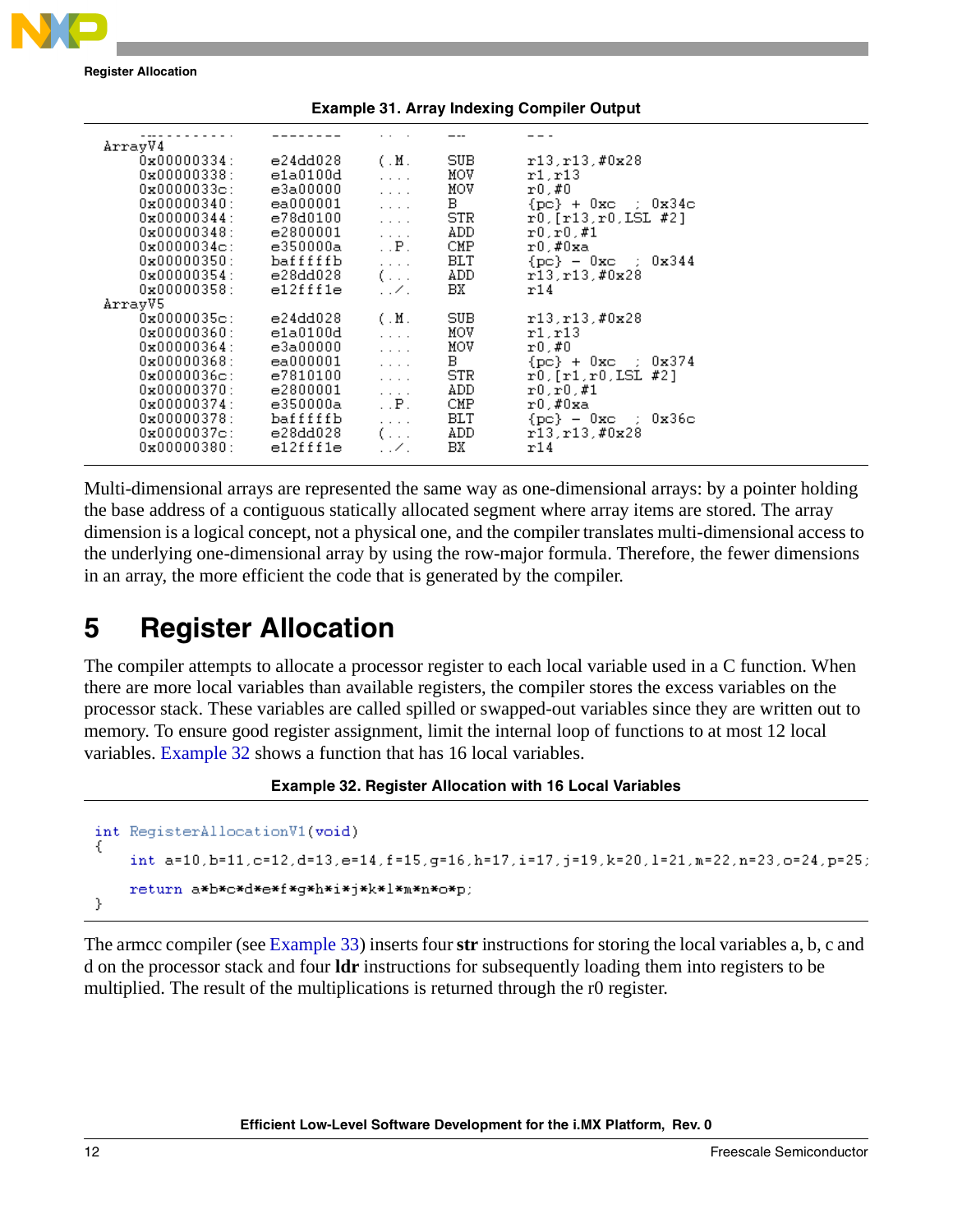

<span id="page-12-0"></span>

| RegisterAllocationV1        |                      |                                        |            |                                         |
|-----------------------------|----------------------|----------------------------------------|------------|-----------------------------------------|
| $0x000004f0$ :              | e92d4fff             | $.0-.$                                 | PUSH       | ${r0-r11,r14}$                          |
| $0x0000004f4$ :             | e3a0000a             | .                                      | MOV        | $r0.$ #0xa                              |
| $0x000004f8$ :              | e58d000c             | 1.111                                  | <b>STR</b> | r0,[r13,#0xc]                           |
| $0x000004fc$ :              | e3a0000b             | .                                      | MOV        | $r0$ ,#0xb                              |
| $0 \times 000000500:$       | e58d0008             | .                                      | <b>STR</b> | r0,[r13,#8]                             |
| $0x00000504$ :              | e3a0000c             | .                                      | MOV        | $r0, \text{\#0xc}$                      |
| 0x00000508:                 | e58d0004             | .                                      | <b>STR</b> | r0,[r13,#4]                             |
| $0x0000050c$ :              | e3a0000d             | .                                      | MOV        | $r0$ ,#0xd                              |
| 0x00000510:                 | e58d0000             | .                                      | <b>STR</b> | r0,[r13,#0]                             |
| $0x00000514$ :              | e3a0100e             | .                                      | MOV        | $r1$ , #0xe                             |
| 0x00000518:                 | e3a0200f             | a na s                                 | MOV        | r2.#0xf                                 |
| $0x0000051c$ :              | e3a03010             | . 0                                    | MOV        | r3.40x10                                |
| 0x00000520:                 | e3a0c011             | .                                      | MOV        | r12,#0x11                               |
| $0 \times 00000524$ :       | e3a0e012             | .                                      | MOV        | r14,#0x12                               |
| 0x00000528:                 | e3a04013             | .@                                     | MOV        | r4,#0x13                                |
| $0x0000052c$ :              | e3a05014             | $\mathbf{P}$                           | MOV        | r5.#0x14                                |
| 0x00000530:                 | e3a06015             | $\mathcal{L}_{\text{max}}$             | MOV        | r6,#0x15                                |
| 0x00000534:                 | e3a07016             | $.$ $\mathbf{D}$ $.$ $.$               | MOV        | r7.#0x16                                |
| 0x00000538:                 | e3a08017             | $\cdots$                               | MOV.       | r8.#0x17                                |
| $0x0000053c$ :              | e3a09018             | .                                      | MOV        | r9.#0x18                                |
| 0x00000540:                 | e3a0a019             | $\cdots$                               | MOV        | r10.#0x19                               |
| 0x00000544:                 | e59d000c             | .                                      | LDR        | r0,[r13,#0xc]                           |
| $0 \times 000000548$ :      | e59db008             | $\left(\frac{1}{2},\frac{1}{2}\right)$ | LDR        | r11,[r13,#8]                            |
| $0x0000054c$ :              | e1600b80             |                                        | SMULBB     | r0,r0,r11                               |
| 0x00000550:                 | e59db004             | $\left(\frac{1}{2},\frac{1}{2}\right)$ | LDR        | r11,[r13,#4]                            |
| $0 \times 000000554$ :      | e1600b80             |                                        | SMULBB     | r0.r0.r11                               |
| 0x00000558:                 | e59db000             | $\left(\frac{1}{2},\frac{1}{2}\right)$ | LDR        | r11, [r13,#0]                           |
| $0x0000055c$ :              | e1600b80             |                                        | SMULBB     | r0,r0,r11                               |
| 0x00000560:                 | e0000091             | .                                      | MUL        | $\mathtt{r0}, \mathtt{r1}, \mathtt{r0}$ |
| 0x000000564:<br>0x00000568: | e0000092<br>e0000093 | .                                      | MUL        | r0, r2, r0                              |
| $0x0000056c$ :              | e000009c             | 1.111                                  | MUL<br>MUL | r0.r3.r0                                |
| 0x00000570:                 | e000009e             | 1.1.1                                  | MUL        | r0.r12.r0<br>r0.r14.r0                  |
| 0x00000574:                 | e0000094             | .                                      | MUL        | r0.r4.r0                                |
| 0x00000578:                 | e0000095             | .                                      | MUL        | r0.r5.r0                                |
| $0x0000057c$ :              | e0000096             | .                                      | MUL        | r0,r6,r0                                |
| 0x00000580:                 | e0000097             | .<br>.                                 | MUL        | r0.r7.r0                                |
| 0x00000584:                 | e0000098             | .                                      | MUL        | r0,r8,r0                                |
| 0x00000588:                 | e0000099             | .                                      | MUL        | r0.r9.r0                                |
| $0x0000058c$ :              | e000009a             | .                                      | MUL        | r0.r10.r0                               |
| 0x00000590:                 | e28dd010             | .                                      | ADD        | r13.r13.#0x10                           |
| 0x00000594:                 | e8bd8ff0             | .                                      | POP        | $\{r4-r11,pc\}$                         |
|                             |                      |                                        |            |                                         |

**Example 33. Register Allocation with 16 Local Variables Compiler Output**

<span id="page-12-1"></span>[Example 34](#page-12-1) shows a function that declares 12 local variables.

```
Example 34. Register Allocation with 12 Local Variables
```

```
int RegisterAllocationV2(void)
€
    int a=10, b=11, c=12, d=13, e=14, f=15, g=16, h=17, i=18, j=19, k=20, l=21;
    return a*b*c*d*e*f*g*h*i*j*k*l;
ł
```
There are no **str** or **ldr** instructions in the assembly code shown in [Example 35](#page-13-1). The compiler allocates the 12 local variables into registers and the stack is not used. The result of the multiplications is also returned through the r0 register.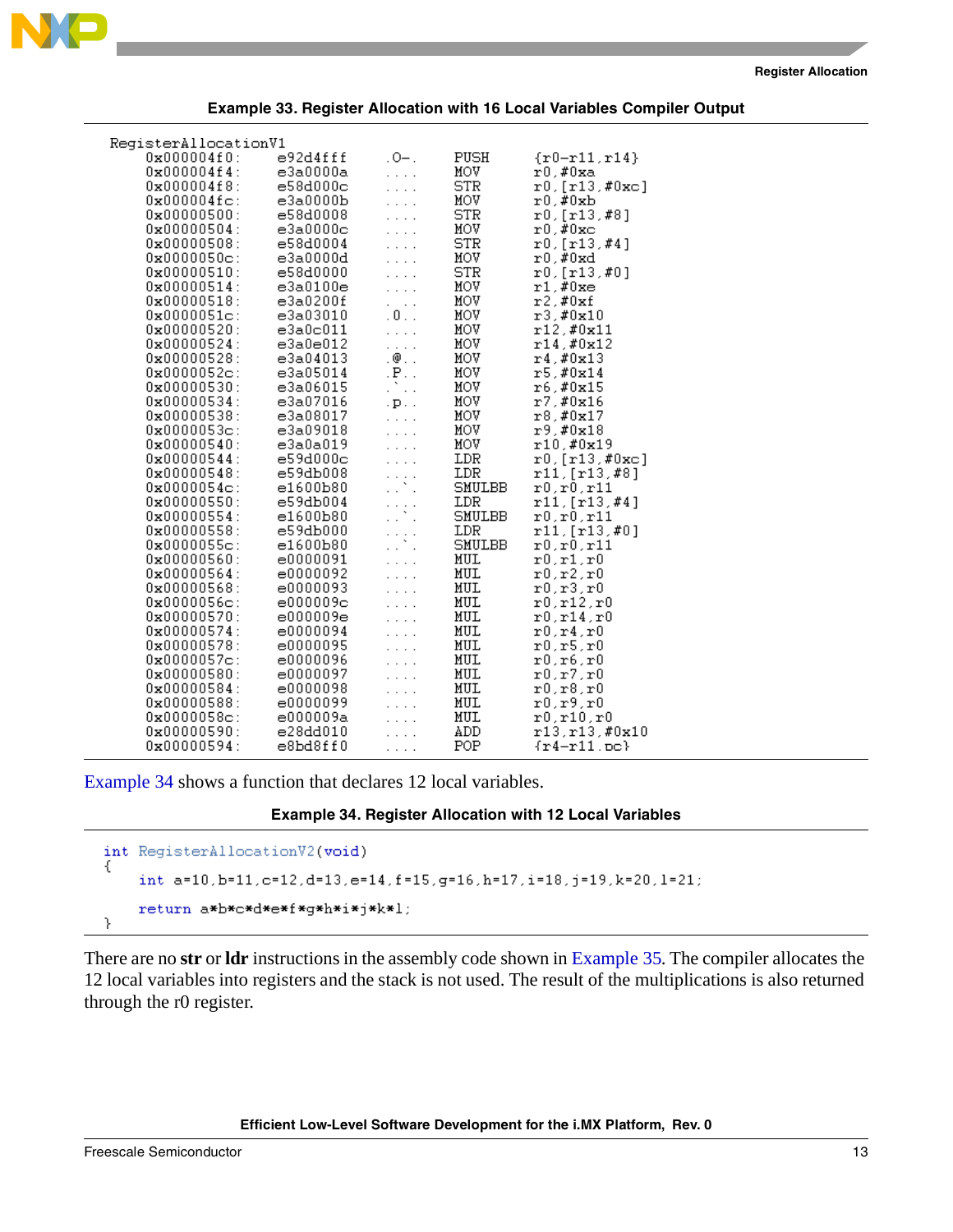

**Function Calls**

<span id="page-13-1"></span>

| RegisterAllocationV2  |          |                                                                                         |        |                     |  |
|-----------------------|----------|-----------------------------------------------------------------------------------------|--------|---------------------|--|
| $0 \times 00000598$ : | e92d47f0 | $-G-$ .                                                                                 | PUSH   | $\{r4 - r10, r14\}$ |  |
| $0x0000059c$ :        | e3a0100a | $\ldots$ .                                                                              | MOV    | $r1$ ,#0xa          |  |
| $0x000005a0$ :        | e3a0200b | $\cdots$                                                                                | MOV    | $r2$ .#0xb          |  |
| $0x000005a4$ :        | e3a0300c | .0.1                                                                                    | MOV    | $r3$ , #0xc         |  |
| $0x000005a8$ :        | e3a0c00d | $\cdots$                                                                                | MOV    | $r12$ , #0xd        |  |
| $0x000005ac$ :        | e3a0e00e | $\ldots$                                                                                | MOV    | $r14$ ,#0xe         |  |
| 0x000005b0:           | e3a0400f | . @. .                                                                                  | MOA    | r4,#0xf             |  |
| $0 \times 000005h4$ : | e3a05010 | $P$ .                                                                                   | MOV    | r5. #0x10           |  |
| $0x000005b8$ :        | e3a06011 | $\mathbb{Z}^N$ .<br>.                                                                   | MOV    | r6, #0x11           |  |
| $0x000005bc$ :        | e3a07012 | $\cdot$ p $\cdot$ $\cdot$                                                               | MOV    | r7,#0x12            |  |
| $0 \times 000005c0$ : | e3a08013 | $\mathcal{L}^{\mathcal{L}}$ , $\mathcal{L}^{\mathcal{L}}$ , $\mathcal{L}^{\mathcal{L}}$ | MOV    | r8,#0x13            |  |
| $0x000005c4$ :        | e3a09014 | $\mathcal{L}^{\pm}$ , $\mathcal{L}^{\pm}$ , $\mathcal{L}^{\pm}$                         | MOV    | r9.#0x14            |  |
| $0 \times 000005c8$ : | e3a0a015 | $\alpha$ , $\alpha$ , $\alpha$                                                          | MOV    | r10, #0x15          |  |
| $0x000005cc$ :        | e1600281 | $\left\{ \begin{array}{c} \lambda_1 \\ \lambda_2 \end{array} \right\}$ .                | SMULBB | r0.r1.r2            |  |
| 0x000005d0:           | e1600380 | $\alpha$ , $\alpha$ , $\alpha$ , $\alpha$                                               | SMULBB | r0.r0.r3            |  |
| $0 \times 000005 d4:$ | e1600c80 | .                                                                                       | SMULBB | r0.r0.r12           |  |
| 0x000005d8:           | e000009e | $\mathcal{L}^{\pm}$ , $\mathcal{L}^{\pm}$ , $\mathcal{L}^{\pm}$                         | MUL    | r0.r14.r0           |  |
| $0x000005dc$ :        | e0000094 | $\cdot$ $\cdot$ $\cdot$ $\cdot$                                                         | MUL    | r0.r4.r0            |  |
| 0x000005e0:           | e0000095 | $\ldots$                                                                                | MUL    | r0, r5, r0          |  |
| 0x000005e4:           | e0000096 | $\mathcal{L}^{\pm}$ , $\mathcal{L}^{\pm}$ , $\mathcal{L}^{\pm}$                         | MUL    | r0.r6.r0            |  |
| $0 \times 000005e8$ : | e0000097 | $\ldots$                                                                                | MUL    | r0.r7.r0            |  |
| $0x000005ec$ :        | e0000098 | $\mathcal{L}^{\pm}$ , $\mathcal{L}^{\pm}$ , $\mathcal{L}^{\pm}$                         | MUL    | r0.r8.r0            |  |
| $0x000005f0$ :        | e0000099 | $\cdot$ $\cdot$ $\cdot$ $\cdot$                                                         | MUL    | r0.r9.r0            |  |
| $0x000005f4$ :        | e000009a | $\ldots$                                                                                | MUL    | r0,r10,r0           |  |
| $0x000005f8$ :        | e8bd87f0 | $\cdots$                                                                                | POP    | $\{r4-r10,pc\}$     |  |

**Example 35. Register Allocation with 12 Local Variables Compiler Output**

# <span id="page-13-0"></span>**6 Function Calls**

The ARM-Thumb Procedure Call Standard defines how to pass function arguments and return values in ARM registers. Functions with four or fewer arguments are far more efficient to call than functions with five or more arguments. For functions following the four-register rule, the compiler passes all the arguments in registers. For functions with more than four arguments, the caller and callee must access the stack for the extra arguments. [Example 36](#page-13-2) illustrates how six int arguments are allocated by the compiler.

**Example 36. Function Call with Six Arguments**

```
int ArgumentsAllocationV1(int a, int b, int c, int d, int e, int f)
₹
    return a+b+c+d+e+f;
у
```
The generated output in [Example 37](#page-13-3) shows that the first two parameters are passed through the stack using two **ldr** instructions. The remaining arguments are passed in the r0, r1, r2 and r3 registers.

<span id="page-13-3"></span>

| ArgumentsAllocationV1     |          |          |      |                                   |
|---------------------------|----------|----------|------|-----------------------------------|
| $0 \times 00000194$ :     | e92d4010 | .@—.     | PUSH | $\{ \mathtt{r4}, \mathtt{r14} \}$ |
| $0 \times 00000198$ :     | e1a0c000 | $\cdots$ | MOV  | r12.r0                            |
| $0x0000019c$ :            | e59d400c | .@       | LDR. | $r4$ , [ $r13$ , #0xc]            |
| $0 \times 000001$ a $0$ : | e59de008 | .        | LDR  | r14. [r13. #8]                    |
| $0x000001a4$ :            | e08c0001 | .        | ADD. | r0.r12.r1                         |
| $0x000001a8$ :            | e0800002 | .        | ADD. | r0.r0.r2                          |
| $0x000001ac$ :            | e0800003 | .        | ADD. | r0.r0.r3                          |
| 0x000001b0:               | e080000e | .        | ADD  | r0.r0.r14                         |
| $0 \times 000001 b4$ :    | e0800004 | .        | ADD. | r0.r0.r4                          |
| $0x000001b8$ :            | e8bd8010 | .        | POP  | {r4.pc}                           |

|  |  | <b>Example 37. Function Call with Six Arguments Compiler Output</b> |  |  |  |
|--|--|---------------------------------------------------------------------|--|--|--|
|--|--|---------------------------------------------------------------------|--|--|--|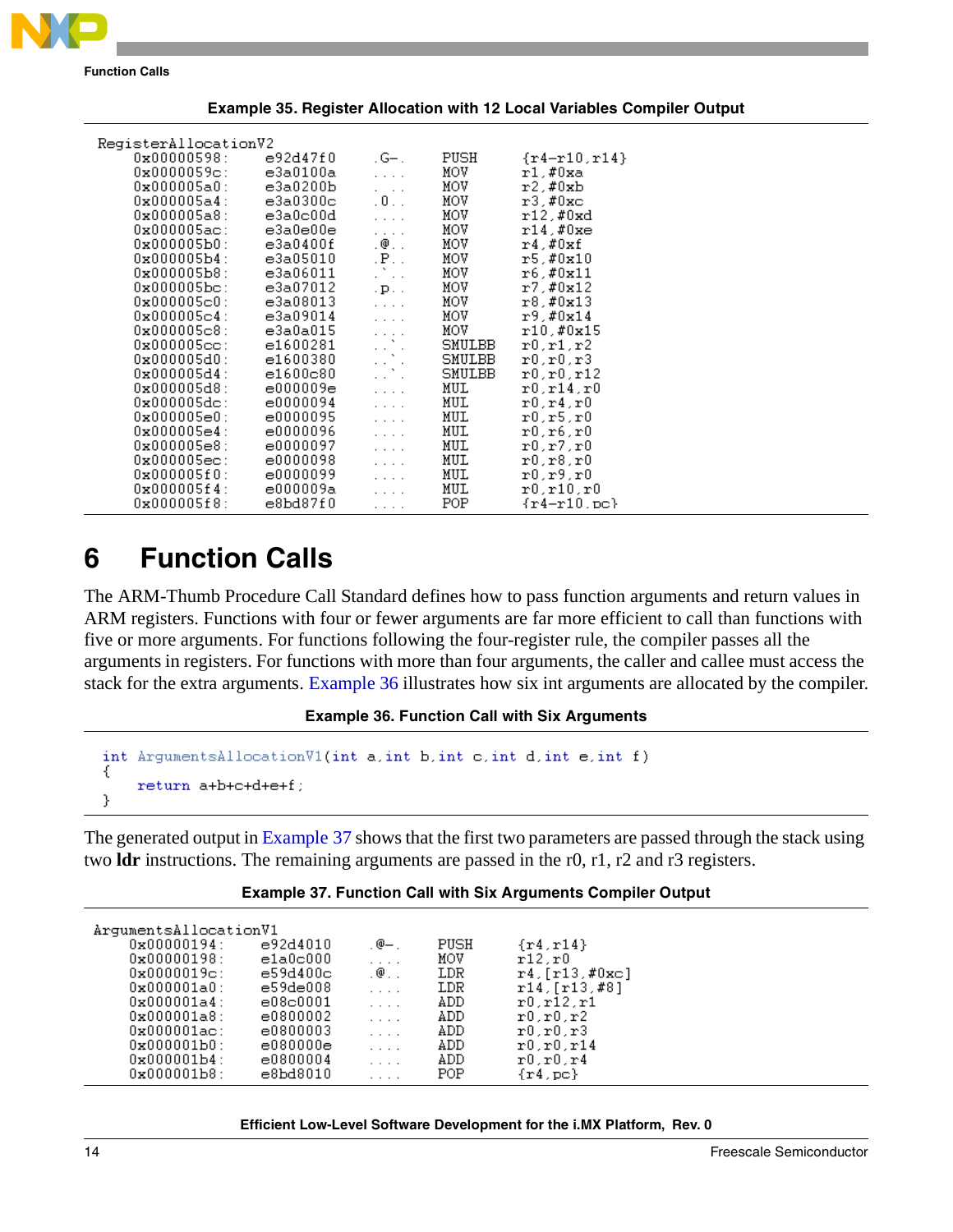

<span id="page-14-1"></span>[Example 38](#page-14-1) illustrates the benefits of using no more than four arguments.

**Example 38. Function Call with Four Arguments**

```
int ArgumentsAllocationV2(int a, int b, int c, int d)
€
    return a+b+c+d;
}
```
[Example 39](#page-14-2) shows that the a, b, c and d arguments are passed through the r0, r1, r2 and r3 registers and the stack is not used. The result of the sum is returned in the r0 register to the caller.

**Example 39. Function Call with Four Arguments Compiler Output**

<span id="page-14-2"></span>

| ArgumentsAllocationV2 |          |                                                     |     |            |
|-----------------------|----------|-----------------------------------------------------|-----|------------|
| $0x000001bc$ :        | e1a0c000 | 1.1.1                                               | MOV | r12.r0     |
| 0x000001c0:           | e08c0001 | 1.1.11                                              | ADD | r0.r12.r1  |
| $0x000001c4$ :        | e0800002 | $\cdots$                                            | ADD | r0.r0.r2   |
| $0 \times 000001c8$ : | e0800003 | $\mathbf{1}$ $\mathbf{1}$ $\mathbf{1}$ $\mathbf{1}$ | ADD | r0, r0, r3 |
| $0x000001cc$ :        | e12fff1e | $\sim$ 1.1 $\sim$                                   | BX. | r14        |

If a C function requires more than four arguments, it is almost always more efficient to use structures. Group related arguments into structures and pass a structure pointer rather than multiple arguments.

# <span id="page-14-0"></span>**7 Pointer Aliasing**

If two or more pointers point to the same address, then they are said to be aliased. Most of the time the compiler does not know which pointers are aliases and are not. [Example 40](#page-14-3) shows a function that increments the red, green and blue components of the same pixel by the value of offset1. The compiler must load from ColorCorrection  $\rightarrow$  offset1 three times.

### **Example 40. Pointer Aliasing**

```
void PointerAliasinqV1(Pixel *PixelValue, Coefficients *ColorCorrection)
-9
    PixelValue->Red+= ColorCorrection->offset1;
    PixelValue->Green+= ColorCorrection->offset1;
    PixelValue->Blue+= ColorCorrection->offset1;
ł.
```
Usually the compiler optimizes the code to evaluate ColorCorrection –> offset1 once and the value is reused for the subsequent occurrences. However, in this case the compiler cannot be sure that the write to PixelValue does not affect the read from ColorCorrection. Therefore, the compiler can not use any optimizations for this case.

The assembly code in [Example 41](#page-15-1) shows two memory accesses through **ldr** instructions for the PixelValue and ColorCorrection pointers, one **add** instruction and one **str** instruction for storing the result into memory. The same assembly code pattern is repeated for the two subsequent C lines.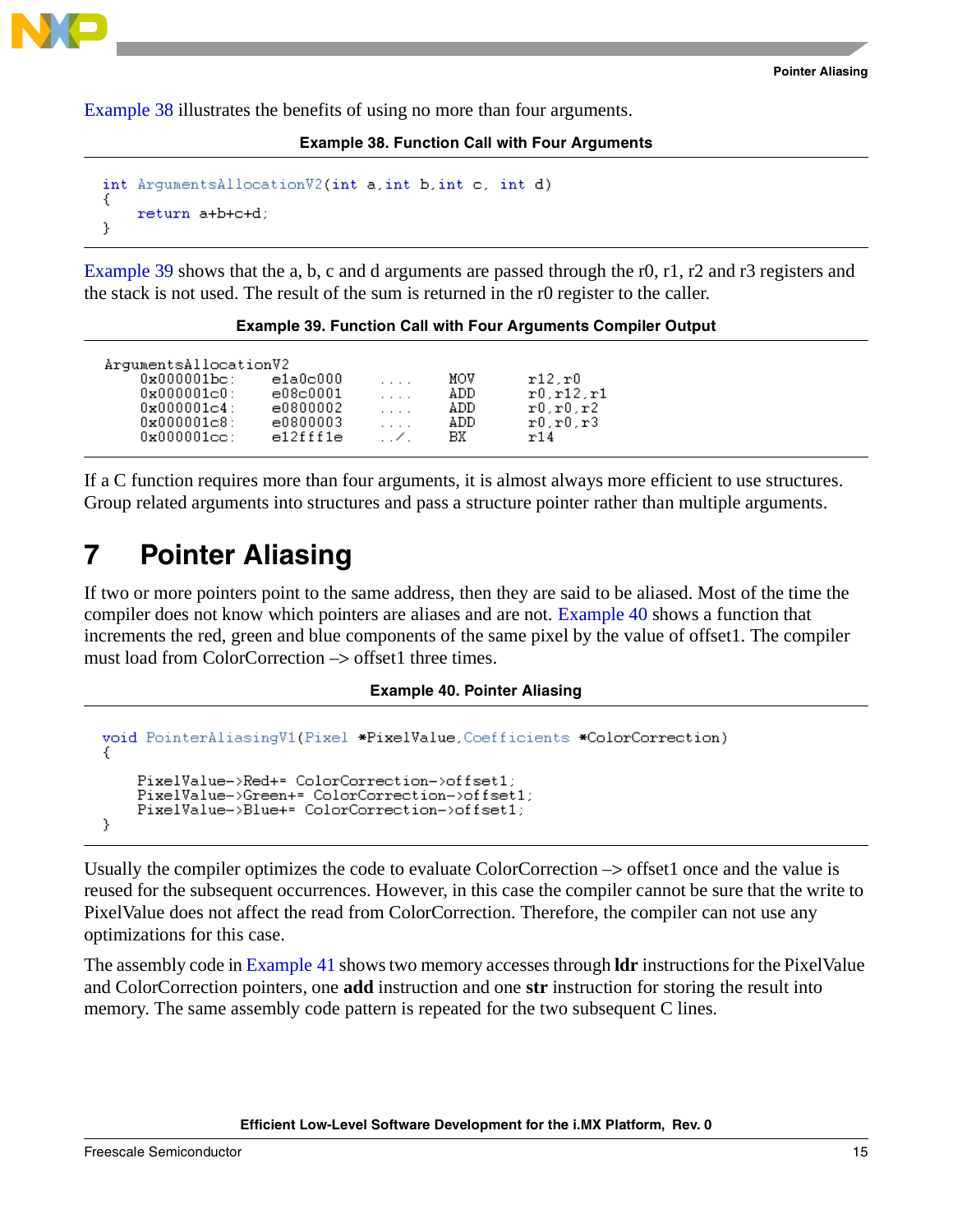

**Structure Layout**

<span id="page-15-1"></span>

|                                                                                                                                                                                                                                                                                                                                   |                                                                                                                                                          |                                                                                                                                                                                                               |                                                                                          | <b>Example 41. Pointer Anasing Complier Output</b>                                                                                                                                                                           |  |
|-----------------------------------------------------------------------------------------------------------------------------------------------------------------------------------------------------------------------------------------------------------------------------------------------------------------------------------|----------------------------------------------------------------------------------------------------------------------------------------------------------|---------------------------------------------------------------------------------------------------------------------------------------------------------------------------------------------------------------|------------------------------------------------------------------------------------------|------------------------------------------------------------------------------------------------------------------------------------------------------------------------------------------------------------------------------|--|
| PointerAliasingV1<br>$0 \times 000000200:$<br>$0 \times 000000204$ :<br>$0 \times 000000208$ :<br>$0 \times 0000020c$ :<br>$0 \times 00000210$ :<br>$0 \times 000000214$ :<br>$0 \times 000000218$ :<br>$0 \times 00000021c$ :<br>$0 \times 00000220$ :<br>$0 \times 000000224$ :<br>0x00000228:<br>$0x0000022c$ :<br>0x00000230: | e5902000<br>e5913000<br>e0822003<br>e5802000<br>e5902004<br>e5913000<br>e0822003<br>e5802004<br>e5902008<br>e5913000<br>e0822003<br>e5802008<br>e12fff1e | $.0.$ .<br>$\cdot$ $\cdot$ $\cdot$<br>$\cdots$<br>$\cdot$ $\cdot$ $\cdot$<br>.0.1<br>$\cdot$ $\cdot$ $\cdot$<br>$\cdots$<br>$\cdot$ $\cdot$ $\cdot$<br>.0.1<br>$\cdot$ $\cdot$ $\cdot$<br>$\cdots$<br>. . 7 . | LDR.<br>LDR<br>ADD<br>STR<br>LDR<br>LDR<br>ADD<br>STR.<br>LDR<br>LDR<br>ADD<br>STR<br>BХ | $r2$ , [ $r0$ , #0]<br>$r3$ , [ $r1, #01$ ]<br>r2.r2.r3<br>$r2$ , [ $r0, #01$ ]<br>r2. [r0. #4]<br>$r3$ , [ $r1, #01$ ]<br>r2.r2.r3<br>r2. [r0. #4]<br>r2,[r0,#8]<br>$r3$ , [ $r1, #01$ ]<br>r2, r2, r3<br>r2.fr0.#81<br>r14 |  |
|                                                                                                                                                                                                                                                                                                                                   |                                                                                                                                                          |                                                                                                                                                                                                               |                                                                                          |                                                                                                                                                                                                                              |  |

**Example 41. Pointer Aliasing Compiler Output**

[Example 42](#page-15-2) shows an example where a new local variable, localoffset, is created to hold the value of ColorCorrection –> offset1 so that the compiler performs only a single load.

### **Example 42. Improved Pointer Aliasing**

```
void PointerAliasingV2(Pixel *PixelValue, Coefficients *ColorCorrection)
₹
    int localoffset= ColorCorrection->offset1;
    PixelValue->Red+= localoffset;
    PixelValue->Green+= localoffset;
    PixelValue->Blue+= localoffset;
}
```
The assembly code in [Example 43](#page-15-3) shows how ColorCorrection  $\rightarrow$  offset1 is loaded from memory through a **ldr** instruction and held in the localoffset variable. For the subsequent localoffset references ColorCorrection –> offset1 is not loaded from memory since it is already held in the r2 register.

### **Example 43. Improved Pointer Aliasing Compiler Output**

<span id="page-15-3"></span>

| PointerAliasingV2<br>$0 \times 000000234$ :<br>$0 \times 00000238:$<br>$0x0000023c$ :<br>$0 \times 000000240$<br>$0 \times 000000244:$<br>$0 \times 00000248$ :<br>$0 \times 0000024c$ :<br>$0 \times 00000250$ :<br>$0 \times 000000254:$<br>$0 \times 00000258$ :<br>$0 \times 0000025c$ :<br>$\sim$ $\sim$ | e5912000<br>e5903000<br>e0833002<br>e5803000<br>e5903004<br>e0833002<br>e5803004<br>e5903008<br>e0833002<br>e5803008<br>e12fff1e | $.0.$ .<br>$.0.$ .<br>$.0.$ .<br>$.0.$ .<br>$.0.$ .<br>$.0.$ .<br>$.0.$ .<br>$.0.$ .<br>.0.1<br>$\ldots$ . | LDR<br>LDR<br>ADD<br>STR<br>LDR<br>ADD<br>STR<br>LDR<br>ADD<br>STR<br>BХ | $r2$ , [ $r1, #0$ ]<br>$r3$ , [ $r0$ , #0]<br>r3.r3.r2<br>r3,[r0,#0]<br>$r3$ , [ $r0$ , #4]<br>r3.r3.r2<br>$r3$ , [ $r0$ , #4]<br>r3,[r0,#8]<br>r3.r3.r2<br>$r3$ , [ $r0, #81$ ]<br>r14 |  |
|---------------------------------------------------------------------------------------------------------------------------------------------------------------------------------------------------------------------------------------------------------------------------------------------------------------|----------------------------------------------------------------------------------------------------------------------------------|------------------------------------------------------------------------------------------------------------|--------------------------------------------------------------------------|-----------------------------------------------------------------------------------------------------------------------------------------------------------------------------------------|--|
|---------------------------------------------------------------------------------------------------------------------------------------------------------------------------------------------------------------------------------------------------------------------------------------------------------------|----------------------------------------------------------------------------------------------------------------------------------|------------------------------------------------------------------------------------------------------------|--------------------------------------------------------------------------|-----------------------------------------------------------------------------------------------------------------------------------------------------------------------------------------|--|

# <span id="page-15-0"></span>**8 Structure Layout**

Modern embedded C/C++ compilers give fine-grained control and a wealth of options for determining how C structures are laid out. The result is that any arbitrary layout can be obtained. To understand structure layout fully, first the concept of data bus width and natural boundaries are discussed.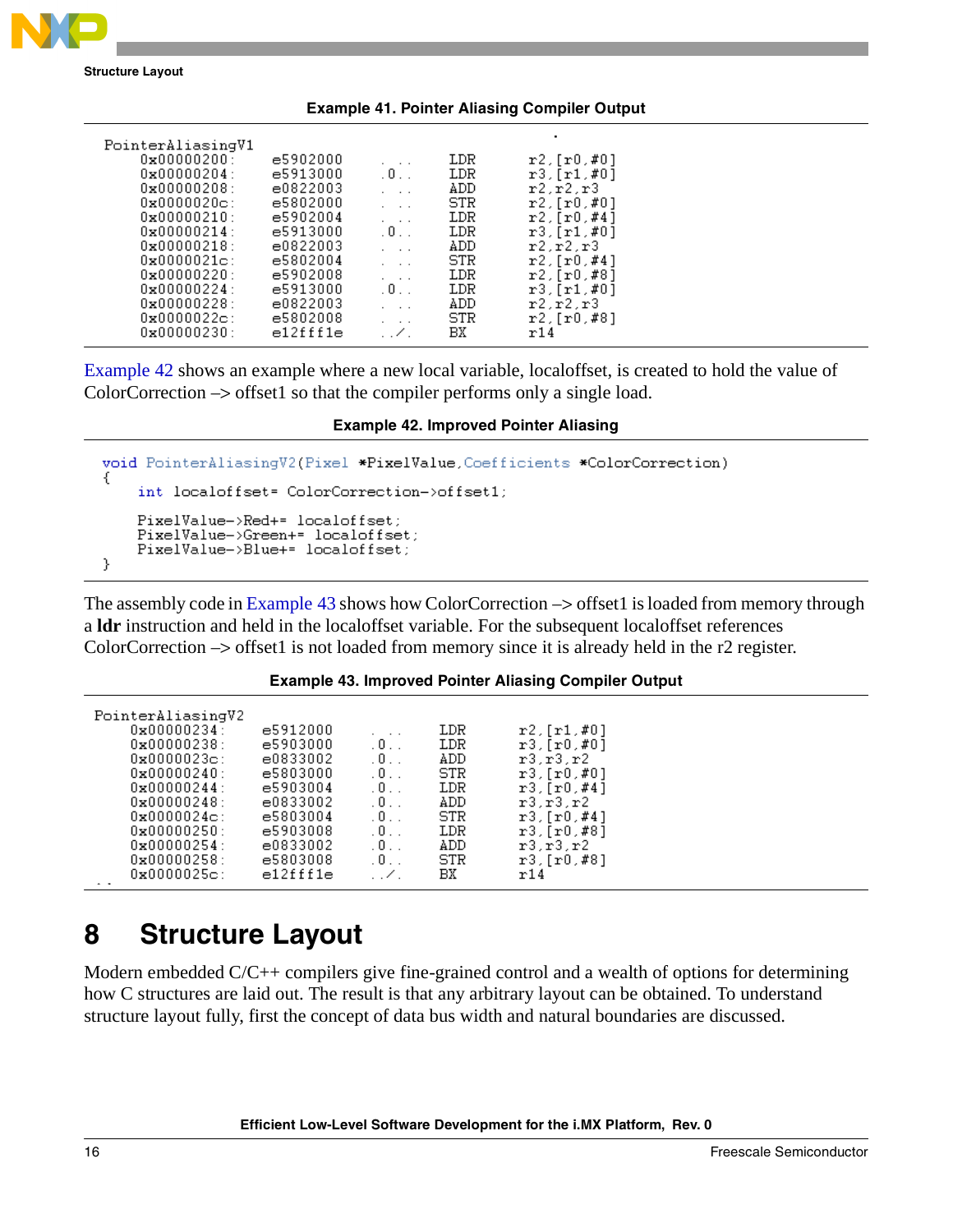

```
Structure Layout
```
ARM processors have a 32-bit data bus width, meaning that each memory cycle can access a maximum of 32 bits. Multi-byte quantities can be properly accessed at any address. However, if they are not properly aligned, performance is degraded because the hardware adds extra memory cycles.

<span id="page-16-0"></span>[Example 44](#page-16-0) shows a structure layout.

|  |  |  | <b>Example 44. Structure Layout</b> |  |
|--|--|--|-------------------------------------|--|
|--|--|--|-------------------------------------|--|

```
typedef struct
    char x;
    int y;
    char(z)short w;
StructV1:
void structV1()
€
    StructV1 example;
    example.x=0xaa;
    example.y=0xbbbbbbbb;
    example.z = 0xcc;example.w=0xdddd;
у
```
For a little-endian memory system, the compiler adds padding between the structure objects to ensure that the next object is aligned to the size of that object. For [Example 44](#page-16-0),

 $StructV1 = \{<3> x|yyy|ww<1>z\},\$ 

where  $\langle n \rangle$  means the number of added padding bytes and | is used to separate data words.

The memory usage for StructV1 is three words or 12 bytes. The assembly code in [Example 45](#page-16-1) confirms the use of three data words for the StructV1 structure.

<span id="page-16-1"></span>

| structV1                             |          |                                 |             |                                                |
|--------------------------------------|----------|---------------------------------|-------------|------------------------------------------------|
|                                      |          |                                 |             |                                                |
| $0 \times 000000384$ :               | e92d400e | .⊚—.                            | PUSH        | $\{r1-r3, r14\}$                               |
| $0 \times 00000388:$                 | e3a000aa | 1.1.1                           | MOV         | r0,#0xaa                                       |
| $0 \times 0000038c$ :                | e5cd0000 | $\cdot$ $\cdot$ $\cdot$ $\cdot$ | <b>STRB</b> | r0,[r13,#0]                                    |
| $0 \times 000000390$ :               | e59f02e4 | $\cdot$ $\cdot$ $\cdot$ $\cdot$ | LDR         | = 0xbbbbbbbb<br>$r0$ , [pc, #740]<br>: [Ox67c] |
| $0 \times 000000394:$                | e58d0004 | 1.1111                          | STR.        | $r0$ , [ $r13$ , #4]                           |
| $0 \times 000000398:$                | e3a000cc | $\cdot$ $\cdot$ $\cdot$ $\cdot$ | MOV         | $r0$ .#0xcc                                    |
| $0 \times 0000039c$ :                | e5cd0008 | $\cdot$ $\cdot$ $\cdot$ $\cdot$ | STRB        | r0.fr13.#81                                    |
| $0 \times 000003$ a $0$ :            | e59f02d8 | .                               | LDR.        | = 0xffffdddd<br>: [Ox680]<br>r0, [pc,#728]     |
| 0x000003a4:                          | e1cd00ba | $\cdot$ $\cdot$ $\cdot$ $\cdot$ | STRH        | r0, [r13,#0xa]                                 |
| $0x000003a8$ :<br>$1.77 \, \text{O}$ | e8b4900c |                                 | POP.        | $\{r2, r3, r12, pc\}$                          |

### **Example 45. Structure Layout Compiler Output**

To improve the memory usage, the elements in the structure can be reordered such as in [Example 46](#page-17-1).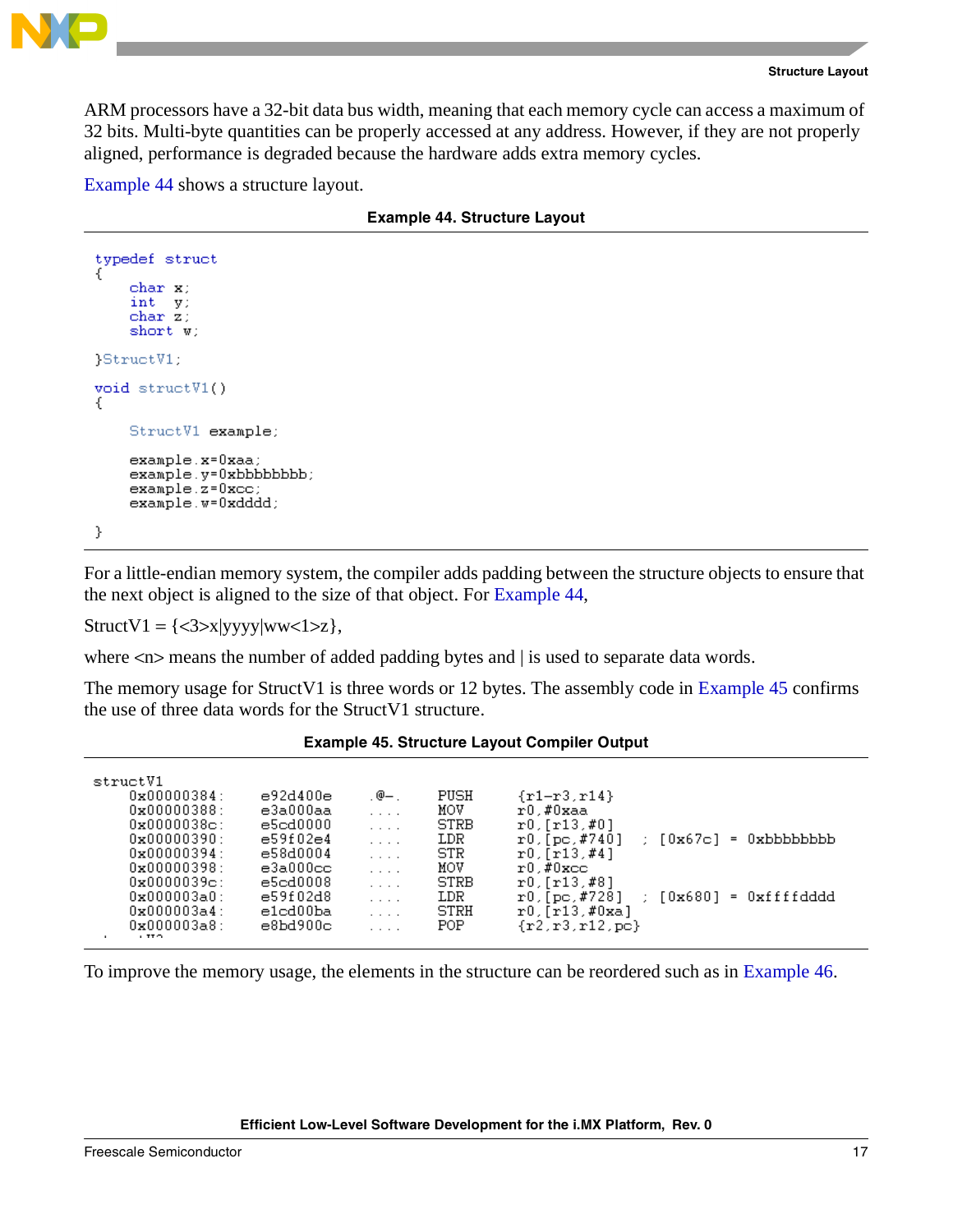<span id="page-17-1"></span>**Endianness**

### **Example 46. Improved Structure Layout**

| typedef struct                                                                       |
|--------------------------------------------------------------------------------------|
| char x;<br>char y;<br>short z:<br>int w:                                             |
| StructV2.                                                                            |
| void structV2()<br>ſ                                                                 |
| StructV2 example2;                                                                   |
| example2.x=0xaa;<br>example2.y=0xbb;<br>example2.z=0xcccc;<br>example2.w=0xdddddddd; |
|                                                                                      |

The armcc compiler aligns the size of the four objects into two data words:

StructV2{zzyx|wwww}

[Example 47](#page-17-2) shows the generated assembly code. The compiler stores  $0xAA$  into the address  $[r13 + 0]$ . Then, the compiler stores  $0xBB$  into address  $[r3 + 1]$ . Finally, the compiler stores  $0xCCCC$  into address  $[r13+2]$  and 0xDDDDDDDD into address  $[r13+4]$ .

**Example 47. Improved Structure Layout Compiler Output**

<span id="page-17-2"></span>

| structV2<br>$0x000003ac$ :<br>$0 \times 000003 b0$ : | e92d400c<br>e3a000aa | .@—.<br>$\cdots$                | PUSH<br>MOV | $\{r2, r3, r14\}$<br>r0.#0xaa |                                          |
|------------------------------------------------------|----------------------|---------------------------------|-------------|-------------------------------|------------------------------------------|
| $0 \times 000003h4$ :                                | e5cd0000             | $\cdot$ $\cdot$ $\cdot$ $\cdot$ | <b>STRB</b> | $r0$ , [ $r13$ , #0]          |                                          |
| $0 \times 000003 b8$ :                               | e3a000bb             | $\cdot$ $\cdot$ $\cdot$ $\cdot$ | MOV         | $r0$ , #0xbb                  |                                          |
| $0 \times 000003$ bc:                                | e5cd0001             | $\cdots$                        | <b>STRB</b> | $r0$ , [ $r13$ , #1]          |                                          |
| $0 \times 000003c0$ :                                | e59f02bc             | $\cdot$ $\cdot$ $\cdot$ $\cdot$ | LDR.        | $r0.$ [pc.#700]               | = Oxffffcccc<br>[0x684]<br>$\mathcal{L}$ |
| $0 \times 000003c4$ :                                | e1cd00b2             | $\cdot$ $\cdot$ $\cdot$ $\cdot$ | STRH        | $r0$ , [ $r13$ , #2]          |                                          |
| $0 \times 000003c8$ :                                | e59f02b8             | $\cdot$ $\cdot$ $\cdot$ $\cdot$ | LDR.        | $r0$ , [pc, #696]             | 0xdddddddd<br>[0x688]<br>$\sim$<br>$=$   |
| $0 \times 000003$ cc:                                | e58d0004             | $\cdot$ $\cdot$ $\cdot$ $\cdot$ | STR.        | $r0$ , [ $r13$ , #4]          |                                          |
| $0 \times 000003$ d $0$ :                            | e8bd9008             | .                               | <b>POP</b>  | $\{r3, r12, pc\}$             |                                          |

The memory is now completely aligned. It is more efficient to lay structures out in order of increasing element size. As a rule, start the structure with the smallest elements and finish with the largest.

# <span id="page-17-0"></span>**9 Endianness**

The ARM core can be configured to work in little-endian or big-endian modes. Little-endian mode is usually the default. The endianness of an ARM is usually set at power-up and remains fixed thereafter. The GetEndianness function can be used to find out the endianness at runtime as shown in [Example 48](#page-18-1).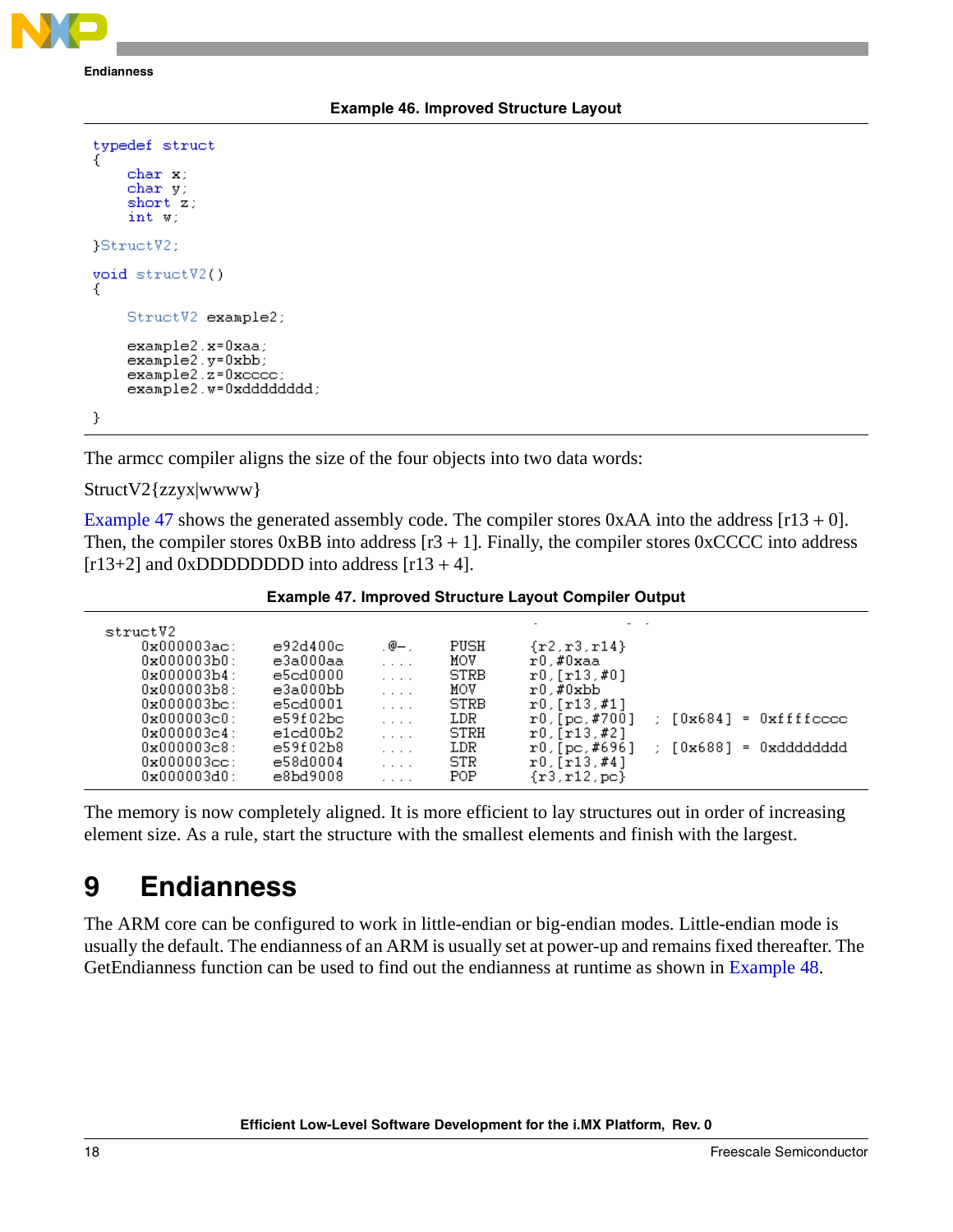

### **Example 48. Endianness**

```
int GetEndianness(void)
₹
    long number=0xff;
    char endianness=*(\text{(char*}) (\& \text{number});
    return endianness;
У
```
This function can be used to make code more portable and flexible. The function assigns 0xFF to a long variable. The code casts the variable to char and assigns it to a char variable. If the core is little-endian, the function returns 0xFF. If the core is big-endian, the function returns 0.

# <span id="page-18-0"></span>**10 Bit-Fields**

Bit-fields are structure elements and are usually accessed using structure pointers. Therefore, they suffer from pointer aliasing problems. Every bit-field access is actually a memory access and how bits are allocated within the bit-field container is compiler-dependent. Thus, bit-fields are frequently prone to portability issues. [Example 49](#page-18-2) illustrates this problem. The compiler is not able to optimize this code.

### **Example 49. Bit-Field**

```
void change state(void);
typedef struct
  unsigned char NEW:1:
  unsigned char RUNNABLE:1;
  unsigned char BLOCKED:1;
  unsigned char WAITING:1;
state_machine;
void BitFieldsV1(state_machine *thread_state)
ſ
      if(thread_state->NEW)
      €
         change_state();
      if(thread_state->RUNNABLE)
      €
        change\_state();
      if(thread_state->BLOCKED)
        change state();
      if(thread_state->WAITING)
      ſ
        change_state();
      Υ
3
```
As shown in [Example 50](#page-19-0), the compiler accesses the memory containing the bit-field four times. Because the bit-field is stored in memory, the change\_state function could change the value. The compiler uses two instructions to test the first if statement. For the remaining if statements the compiler uses three instructions to test the bit-fields.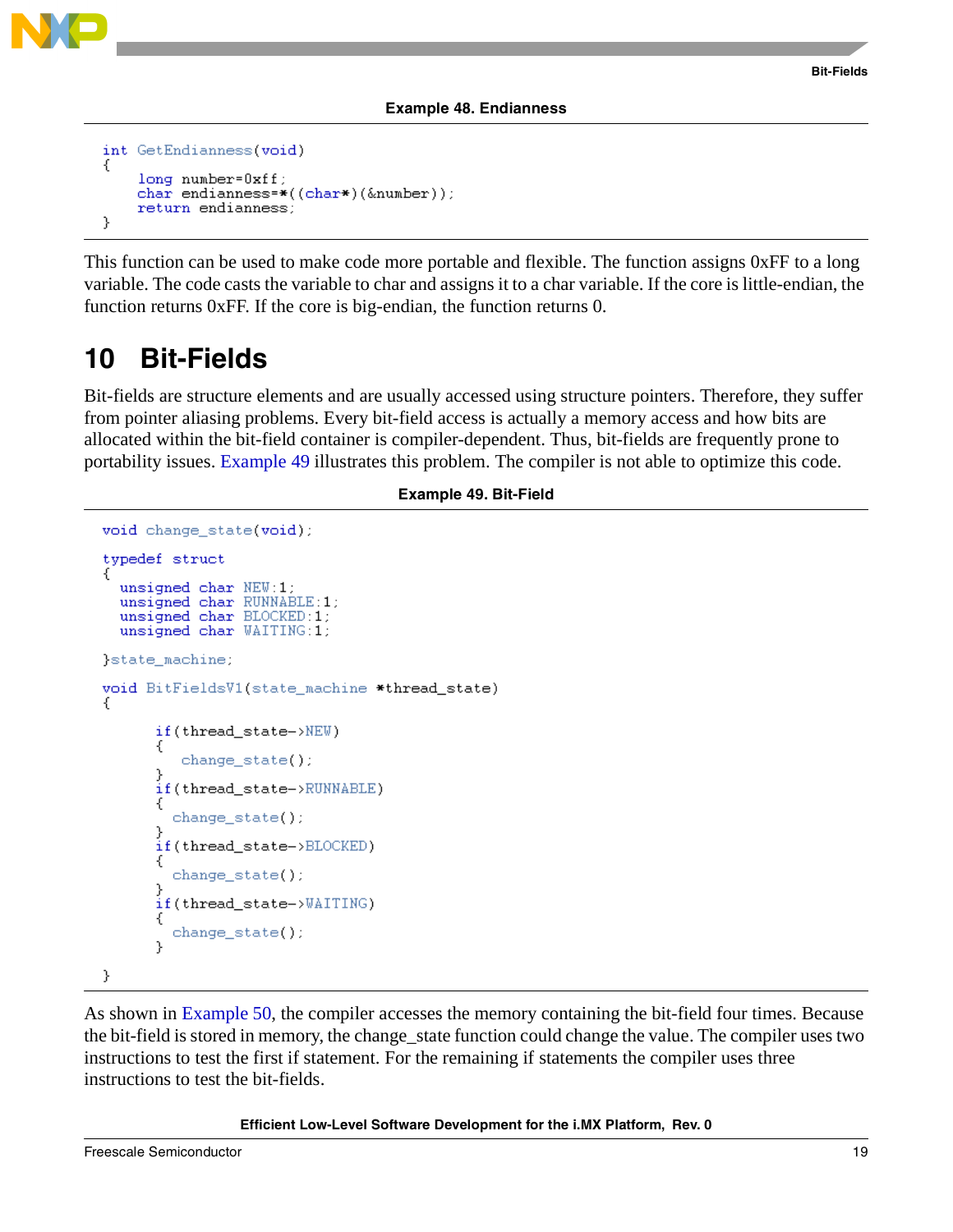<span id="page-19-0"></span>

[Example 51](#page-19-1) implements the function using logical operations rather than bit-fields. All of the bit-fields are contained in an int type. For efficiency, a copy of their value is held in the local variable local\_thread\_state.

```
#define NEW (1\langle 0 \rangle)#define RUNNABLE (1\langle 1]#define BLOCKED (1\langle \langle 2 \rangle)#define WAITING (1\langle \langle 3 \rangle)void BitFieldsV2(int *thread_state)
-{
       int local_thread_state= *thread_state;
       if(local_thread_state&NEW)
       ₹
           change_state();
       3
       if(local_thread_state&RUNNABLE)
       €
           change_state();
       B
       if(local_thread_state&BLOCKED)
       ₹
           change\_state();
       P
       if(local_thread_state&WAITING)
       -0
           change\_state();
       }
}
```
[Example 52](#page-20-1) shows that **tst** and **beq** instructions are now used to test the if statements.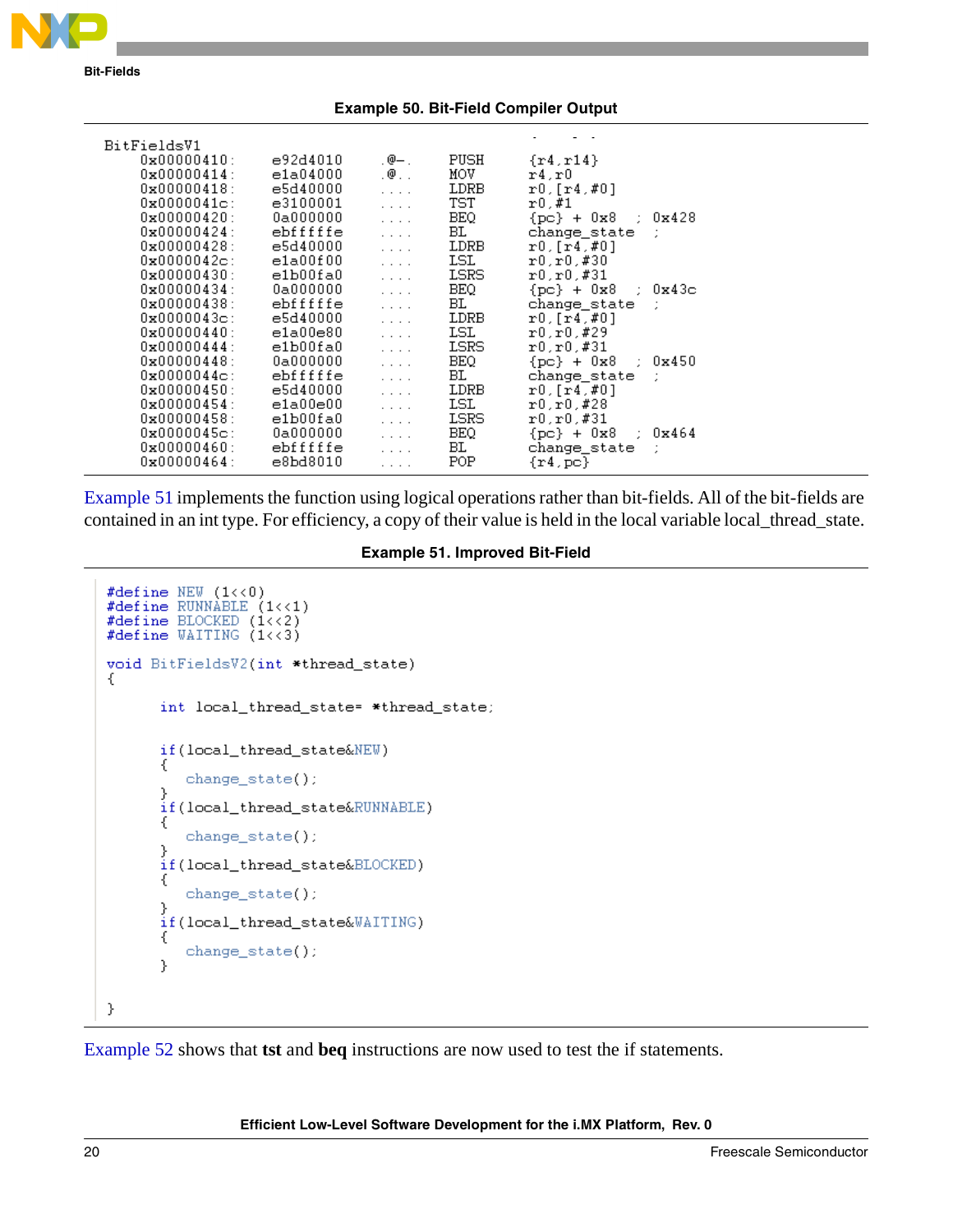

<span id="page-20-1"></span>

| BitFieldsV2            |          |                                 |            | $\mathbf{v} = -\mathbf{v} \cdot \mathbf{r} = \mathbf{v}$ |
|------------------------|----------|---------------------------------|------------|----------------------------------------------------------|
| $0 \times 000000468$ : | e92d4070 | p@—.                            | PUSH       | $\{r4-r6, r14\}$                                         |
| $0 \times 00000046c$ : | e1a04000 | $. @.$ .                        | MOV        | r4.r0                                                    |
| $0 \times 00000470$ :  | e5945000 | $\cdot$ P $\cdot$ $\cdot$       | LDR        | r5/[r4, #0]                                              |
| $0 \times 000000474$ : | e3150001 | $\cdot$ $\cdot$ $\cdot$ $\cdot$ | TST        | r5.#1                                                    |
| $0 \times 000000478$ : | 0a000000 | $\cdot$ $\cdot$ $\cdot$ $\cdot$ | <b>BEQ</b> | ${po}$ + 0x8 ; 0x480                                     |
| $0 \times 0000047c$ :  | ebfffffe | .                               | BL.        | change state ;                                           |
| $0 \times 000000480$ : | e3150002 | $\cdot$ $\cdot$ $\cdot$ $\cdot$ | TST        | r5.#2                                                    |
| $0 \times 000000484$ : | 0a000000 | $\cdot$ $\cdot$ $\cdot$ $\cdot$ | BEQ        | ${po}$ + 0x8 ; 0x48c                                     |
| $0 \times 000000488:$  | ebfffffe | .                               | BL.        | change state ;                                           |
| $0 \times 00000048c$ : | e3150004 | $\cdot$ $\cdot$ $\cdot$ $\cdot$ | TST        | x5.#4                                                    |
| $0 \times 000000490$ : | 0a000000 | $\cdot$ $\cdot$ $\cdot$         | BEO.       | ${po}$ + 0x8 : 0x498                                     |
| $0 \times 000000494$ : | ebfffffe |                                 | BL.        | change state ;                                           |
| 0x00000498:            | e3150008 | .                               | TST        | r5,#8                                                    |
| $0 \times 00000049c$ : | 0a000000 | $\cdot$ $\cdot$ $\cdot$ $\cdot$ | BEQ        | ${pc}$ + $0x8$<br>: 0x4a4                                |
| $0x000004a0$ :         | ebfffffe | $\cdot$ $\cdot$ $\cdot$         | ВL         | change state<br>- 11                                     |
| $0 \times 0000004a4:$  | e8bd8070 | $\cdot$ $\cdot$ $\cdot$ $\cdot$ | POP.       | $\{r4-r6,pc\}$                                           |
|                        |          | $P \cdot \cdot \cdot$           |            |                                                          |

#### **Example 52. Improved Bit-Field Compiler Output**

Logical **and**, **or** and **xor** operations with mask values reduce the overhead associated with bit-field structures. These operations compile efficiently for ARM architecture. Use #define or enum to define mask values.

# <span id="page-20-0"></span>**11 Floating Point Versus Fixed Point**

Most ARM processor implementations do not provide hardware floating point support. Because of this, the C compiler must provide support for floating-point in software. This means that the C compiler converts every floating point operation into a subroutine call.

[Example 53](#page-20-2) shows a function that combines two colors allowing for transparency effects in computer graphics. The value of alpha in the color code ranges from 0.0 to 1.0, where 0.0 represents a fully transparent color, and 1.0 represents a fully opaque color.

### **Example 53. Floating Point**

```
char AlphaBlendingV1(char color_a,char color_b,float alpha)
Κ
    return (1-alpha)*color_a+alpha*color_b;
}
```
This function requires four floating point operations (two additions and two multiplications) which must be computed in software. The assembly output in [Example 54](#page-21-0) shows the compiler calls seven subroutines and the corresponding function calling overhead.

These functions are unsigned int to float conversion (\_\_aeabi\_uif2f), float multiplication (\_\_aeabi\_fmul), float subtraction (\_\_aeabi\_fsub), float add (\_\_aeabi\_fadd) and float to unsigned int conversion (\_\_aeabi\_f2uiz).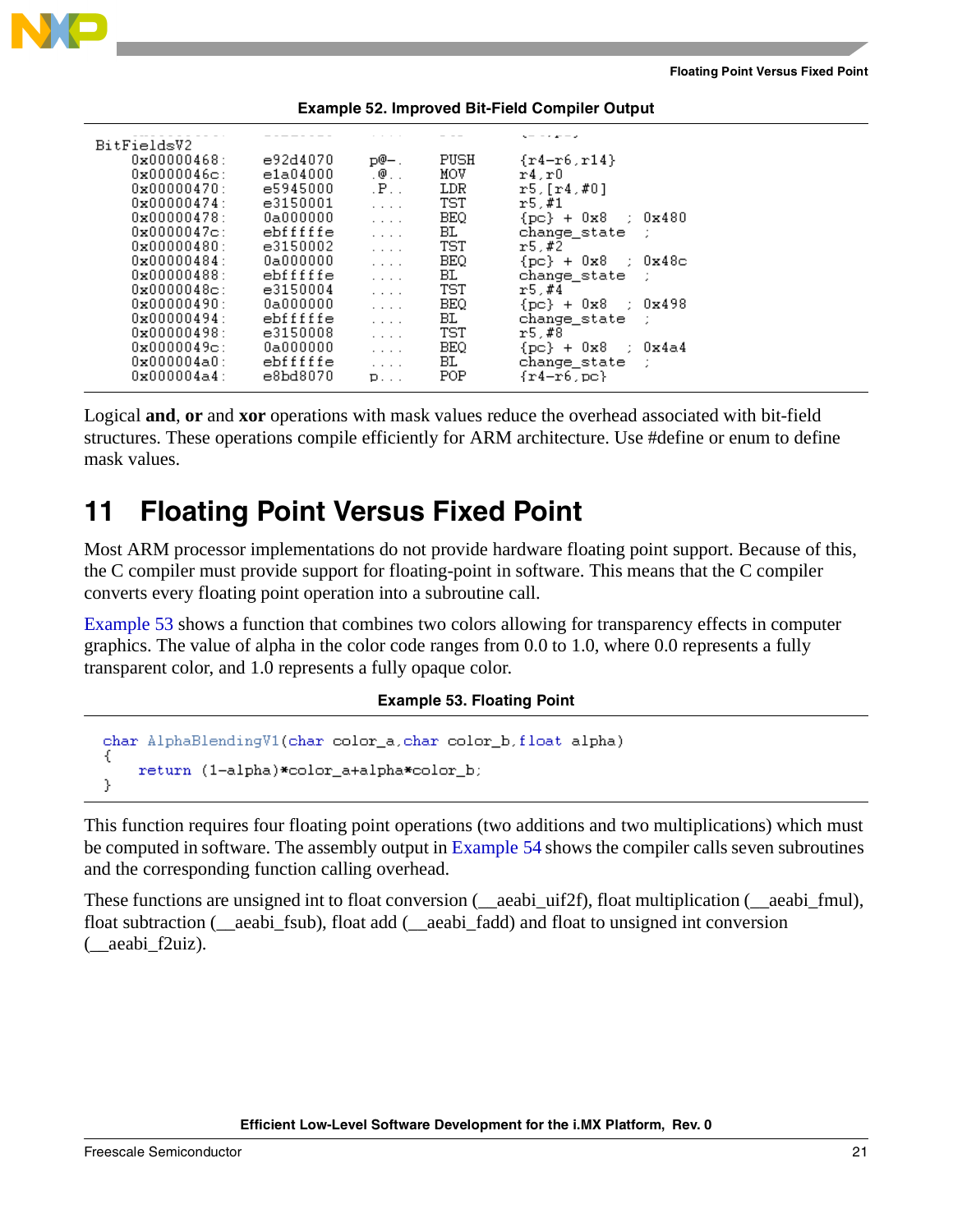

<span id="page-21-0"></span>**Floating Point Versus Fixed Point**

### **Example 54. Floating Point Compiler Output**

| AlphaBlendingV1         |           |                                 |      |                     |
|-------------------------|-----------|---------------------------------|------|---------------------|
| $0x000004a8$ :          | e92d4ff8  | $.0-.$                          | PUSH | $\{r3 - r11, r14\}$ |
| $0x000004ac$ :          | e1a04000  | $\cdot$ $\circ$                 | MOA  | r4.r0               |
| 0x000004b0:             | e1a05001  | $\cdot$ P $\cdot$ $\cdot$       | MOV  | r5.r1               |
| $0 \times 000004 h4$ :  | e1a06002  | D.                              | MOV  | r6.r2               |
| $0 \times 0000004 b8$ : | e1a00005  | $\cdots$                        | MOV  | r0.r5               |
| $0x000004bc$ :          | ebfffffe  | $\cdot$ $\cdot$ $\cdot$ $\cdot$ | BL.  | aeabi ui2f          |
| $0x000004c0$ :          | e1a0a000  | $\cdot$ $\cdot$ $\cdot$ $\cdot$ | MOA  | r10, r0             |
| $0 \times 0000004c4$ :  | e1a01006  | $\cdot$ $\cdot$ $\cdot$ $\cdot$ | MOV  | r1.r6               |
| $0x000004c8$ :          | ebfffffe  | $\cdot$ $\cdot$ $\cdot$ $\cdot$ | BL.  | aeabi fmul          |
| $0x000004cc$ :          | e1a08000  | $\ldots$                        | MOV  | r8.r0               |
| 0x000004d0:             | e1a00004  | $\cdot$ $\cdot$ $\cdot$ $\cdot$ | MOV  | r0.r4               |
| 0x000004d4:             | ebfffffe  | $\cdot$ $\cdot$ $\cdot$ $\cdot$ | BL.  | __aeabi_ui2f        |
| 0x000004d8:             | e1a0a000  | $\cdot$ $\cdot$ $\cdot$ $\cdot$ | MOA  | r10.r0              |
| $0x000004dc$ :          | e1a01006  | $\cdot$ $\cdot$ $\cdot$ $\cdot$ | MOV  | r1.r6               |
| $0 \times 000004 = 0$ : | e3a005fe  | $\cdot$ $\cdot$ $\cdot$ $\cdot$ | MOV  | r0.#0x3f800000      |
| 0x000004e4:             | ebfffffe  | $\cdot$ $\cdot$ $\cdot$ $\cdot$ | BL   | aeabi fsub          |
| $0 \times 000004e8$ :   | e1a0b000  | $\cdot$ $\cdot$ $\cdot$ $\cdot$ | MOV  | r11.r0              |
| $0x000004ec$ :          | e1a0100a  | $\cdot$ $\cdot$ $\cdot$ $\cdot$ | MOA  | r1.r10              |
| $0 \times 0000004f0:$   | ebfffffe  | .                               | BL   | aeabi_fmul_         |
| $0 \times 0000004f4$ :  | e1a09000  | $\ldots$                        | MOV  | x9, x0              |
| $0x000004f8$ :          | e1a01008  | $\cdots$                        | MOV  | r1, r8              |
| $0 \times 000004fc$ :   | ebfffffe  | $\ldots$                        | BL.  | aeabi_fadd_         |
| $0 \times 000000500:$   | e1a07000  | $\cdot$ p $\cdot$ $\cdot$       | MOV  | r7.r0               |
| 0x00000504:             | ebfffffe  | $\cdots$                        | BL.  | aeabi_f2uiz         |
| $0 \times 000000508$ :  | e20000f f | .                               | AND. | $r0, r0, \#0$ xff   |
| $0x0000050c$ :          | e8bd8ff8  | $\ldots$ .                      | POP  | $\{r3-r11,pc\}$     |
|                         |           |                                 |      |                     |

[Example 55](#page-21-1) shows the AlphaBlendingV2 function with fixed point arithmetic. The value of alpha in the color code ranges from 0 to 255, where 0 represents a fully transparent color, and 255 represents a fully opaque color.

### **Example 55. Improved Floating Point**

```
char AlphaBlendingV2(char color_a, char color_b, char alpha)
    return ( (255–alpha) * color_a + alpha * color_b )/255;
J.
```
The return value of AlphaBlendingV2 is similar to AlphaBlendingV1 but far more efficient since the compiler is calling only one subroutine that performs integer division (\_\_aeabi\_idivmod) as shown in [Example 56.](#page-21-2)

<span id="page-21-2"></span>

| AlphaBlendingV2<br>$0 \times 00000510$ :<br>$0 \times 000000514$ :<br>$0 \times 000000518$ :<br>$0 \times 0000051c$ :<br>$0 \times 00000520$ :<br>$0 \times 00000524$ :<br>$0 \times 00000528$ :<br>$0 \times 0000052c$ :<br>$0 \times 00000530:$<br>$0 \times 00000534:$<br>$0 \times 000000538$ : | e92d4070<br>e1a05000<br>e1a06001<br>e1a04002<br>e26410ff<br>e1610581<br>e1001684<br>e3a010ff<br>ebfffffe<br>e20000f f<br>e8bd8070 | p@—.<br>$\cdot$ P $\cdot$ $\cdot$<br>$. @.$ .<br>. .d.<br>. .а.<br>.<br>.<br>.<br>.<br>$P \cdot \cdot \cdot$ | PUSH<br>MOV<br>MOA<br>MOV<br>RSB.<br>SMULBB<br>SMLABB<br>MOV<br>BL.<br>AND<br><b>POP</b> | $\{r4-r6, r14\}$<br>r5.r0<br>r6.r1<br>r4.r2<br>r1.r4.f0xff<br>r1.r1.r5<br>r0.r4.r6.r1<br>r1. #0xff<br>aeabi_idivmod<br>$r0.r0$ , $\#0$ xff<br>$\{r4-r6,pc\}$ |  |
|-----------------------------------------------------------------------------------------------------------------------------------------------------------------------------------------------------------------------------------------------------------------------------------------------------|-----------------------------------------------------------------------------------------------------------------------------------|--------------------------------------------------------------------------------------------------------------|------------------------------------------------------------------------------------------|--------------------------------------------------------------------------------------------------------------------------------------------------------------|--|
|-----------------------------------------------------------------------------------------------------------------------------------------------------------------------------------------------------------------------------------------------------------------------------------------------------|-----------------------------------------------------------------------------------------------------------------------------------|--------------------------------------------------------------------------------------------------------------|------------------------------------------------------------------------------------------|--------------------------------------------------------------------------------------------------------------------------------------------------------------|--|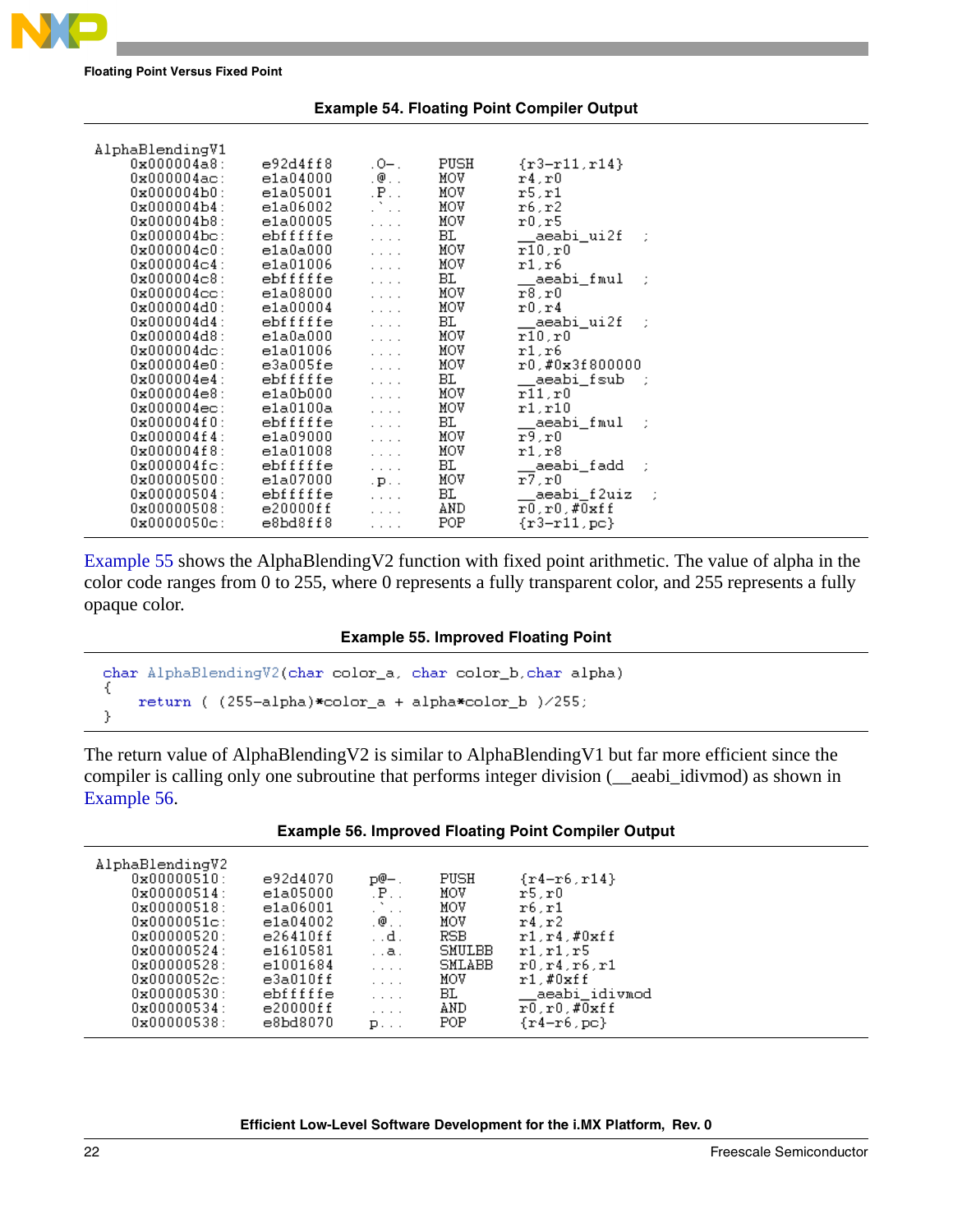



# <span id="page-22-0"></span>**12 Conclusions**

The C compiler can be facilitated to generate faster or smaller ARM code. Performance-critical applications often contain a few routines that dominate the performance profile. Code-tuning using the guidelines of this application note can improve the application performance particularly for real-time applications.